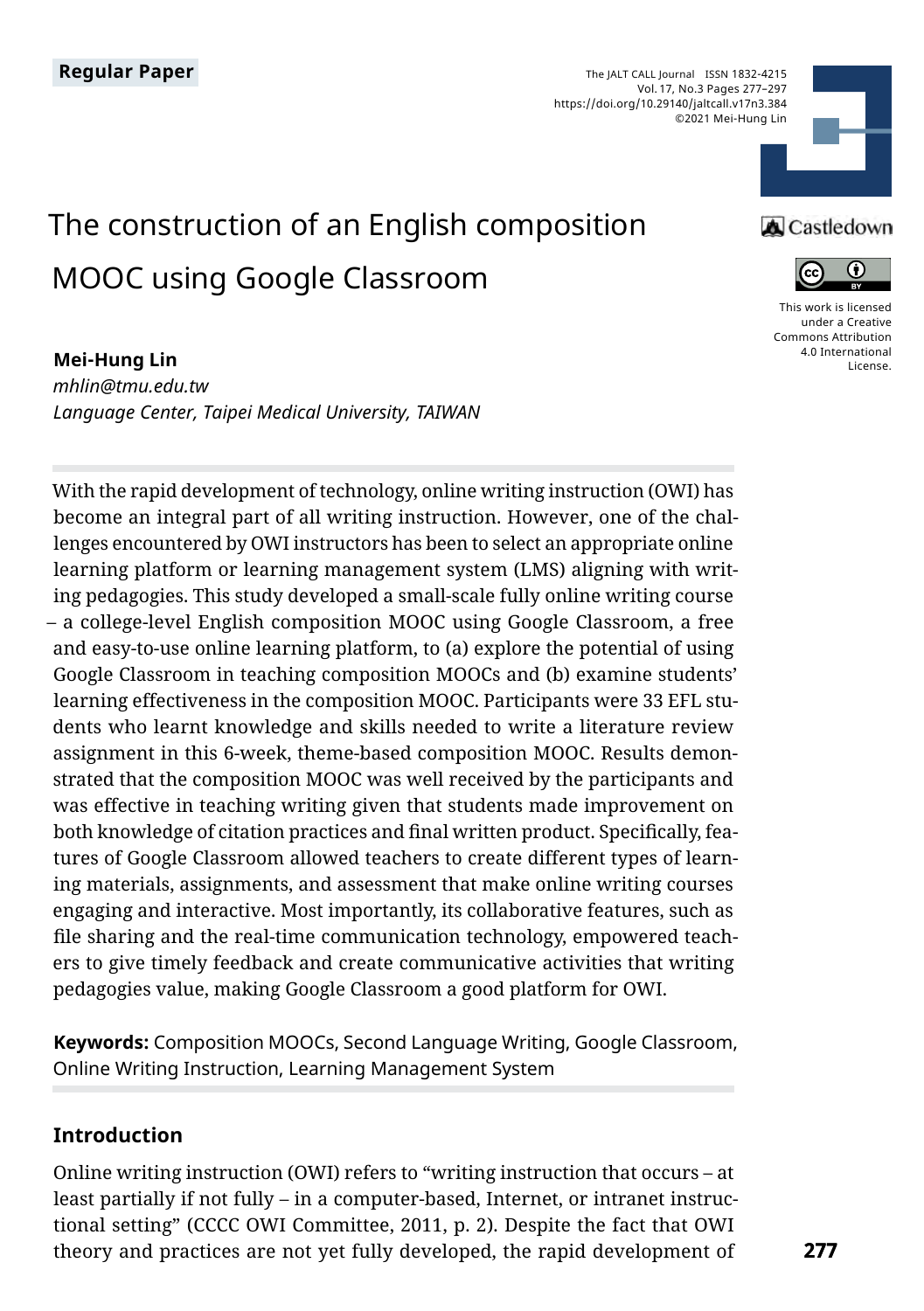

technology has had a significant impact on college composition classrooms (Hewett & Depew, 2015). Various forms of college-level OWI, such as hybrid and fully online writing courses, have been widely used and practiced in which writing instruction is provided using digital technologies with students being engaged in a variety of synchronous and asynchronous online writing activities. Digital technology, undoubtedly, has been an integral part of all writing instruction.

One of the most challenging tasks encountered by OWI teachers is to select the most appropriate technology to teach writing in digital settings, particularly to choose an online learning environment that allows teachers to design OWI in accord with writing theories and pedagogies. However, since most writing teachers lack technological skills in creating web-mediated writing courses on their own, learning management systems (LMSs), particularly LMSs provided by institutions, such as Blackboard, SAKAI, Canvas, WebCT, etc., are frequently adopted (Hewett et al., 2011; Pope, 2011). While adopting an institution's LMS seems to be convenient and cost-effective, an increasing number of studies in the field of computers and composition have highlighted problems of using institutions' LMSs in OWI, criticizing specifically the incompatibility between the design of institutions' LMSs and writing pedagogy (Hutchison, 2019; Pope, 2011). In particular, LMSs which are designed to optimize information storage and retrieval (McDaniel, Fanfarelli, & Lindgren, 2017) often fail to account for the communicative, recursive interaction that writing pedagogy values. Some OWI teachers, thus, regard LMSs as "just a tool" to their instruction, adopting them mainly to perform administrative tasks instead of writing-related pedagogical practices. Therefore, many OWI instructors who are not able to start anew on their own may need to resort to openly available technologies or resources, adopting them creatively and effectively to make technology chosen compatible with writing pedagogies and course objectives (Rickert, 2013).

Google Classroom is a cloud-based platform that integrates many of Google's popular applications or productivity tools such as Docs, Sheets, Slides, Calendar, Drive, etc. for educational purposes. Available for free to all educational institutions, Google Classroom has increasingly drawn attention to educators worldwide because of its accessibility, flexibility, and most importantly its continuously evolving and new features aiming at suiting the needs of teachers, schools, and students (Google for Education, 2020). In particular, with its strong emphasis on fostering better communication and collaboration, such as the real-time commenting system, and the sharing and collaborative features, Google Classroom has distinguished itself from other LMSs and may have the potential to solve the aforementioned problems of LMSs in OWI. However, despite of the diverse functionalities that are likely to make teaching and learning more "productive, collaborative, and meaningful" as advertised by Google, there is relatively little research on the pedagogical use of Google Classroom across disciplines in college classrooms; most related studies to date have otherwise focused on examining teachers and students' perceptions of this online learning platform (Iftakhar, 2016; Saeed Al-Maroof & Al-Emran, 2018).

As OWI continues to demand attention, we are in need of more empirical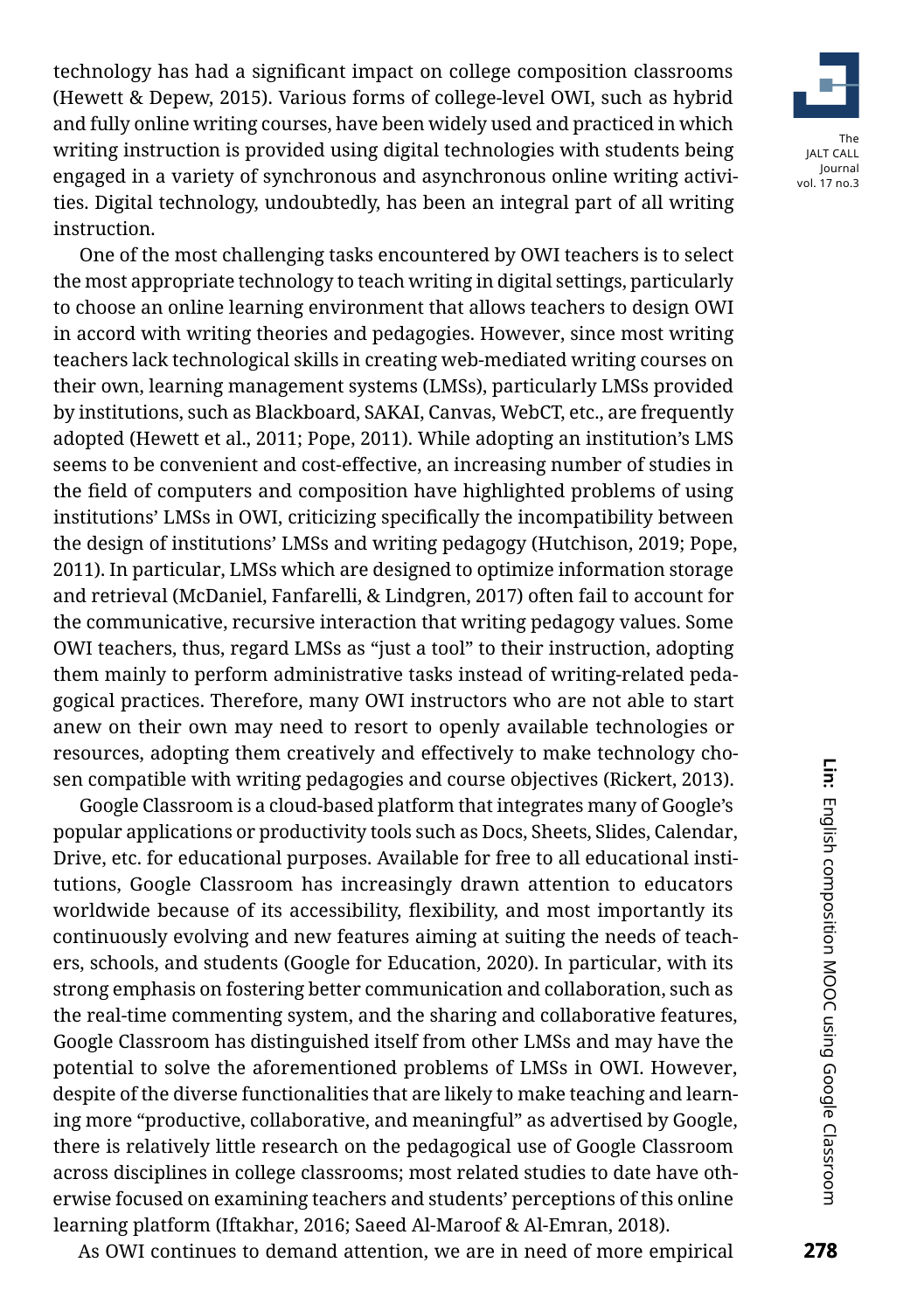research that demonstrates how to integrate writing pedagogies and technology, addressing specifically on aligning features of LMSs to writing pedagogies to enhance the efficiency of OWI delivered through LMSs. Seeing the potential of adopting Google Classroom as a lightweight, alternative LMS for OWI instructors, particularly using features of Google Classroom to design activities that make online writing instruction engaging and interactive, this study demonstrates the construction of a type of OWI courses – composition MOOC using Google Classroom, aiming at (a) exploring the adoption of Google Classroom as an LMS in a composition MOOC and (b) examining students' learning effectiveness in the composition MOOC.

#### *Composition MOOCs*

Massive Open Online Courses (MOOCs) have gained significant attention since their first emergence in 2008. With unlimited participation, open access, and interactive forums that support learner-centered pedagogy, MOOCs are considered to be the future of higher education by its proponents despite of many concerns raised about the low completion rate, the quality of learning, and limited options for assessing learning outcomes (Daniel, 2012; Davidson, 2013). Given the irreversible trend of incorporating digital technology in writing instruction, many composition scholars and teachers feel compelled to take the lead in exploring the possibilities and efficacy of using MOOCs in teaching writing (Bloch, 2016; Comer & White, 2016; Grabill, 2014; Moxley, 2012; Porter, 2014). Three composition MOOCs constructed by writing specialists at Duke, Georgia Institute of Technology (GT), and Ohio State University (OSU) were thus launched in 2013 on Coursera. With a large number of student enrollments (up to 82,820 in the case of English Composition I with Duke University), these composition MOOCs were designed as a learning community in which participants developed writing skills through meaningful engagement, interaction, and collaboration with peers. Just like other MOOC learners, participants were expected to take responsibility for their own learning or set their own deadlines in which they watched more than 70 videos, drafted and revised major writing projects, participated in discussion forums, provided both formative and evaluative peer feedback, wrote self-reflections and compiled a portfolio of their work in 12 weeks (Bloch, 2016; Comer & White, 2016). Students who managed to complete these composition MOOCs expressed general satisfaction in post-course surveys, including peer assessment (Vu, 2017), post-course self-efficacy, overall experience with the MOOCs, post-course survey comments and so forth (Comer & White, 2016; Vu, 2017). While it is uncertain to what extent MOOCs are likely to transform writing pedagogy, critiques have been perceived particularly from disciplinary colleagues who enrolled in the three composition MOOCs as observers (Krause & Lowe, 2013; Rice, 2013). They were concerned about (1) course materials aggregated without a clear connection among video lectures, online discussions and assignments (Rice, 2013), and (2) the very limited interaction with peers or instructors resulting from unclear guidelines (Gilliland, Oyama, & Stacey, 2018) and, in particular, unavailable

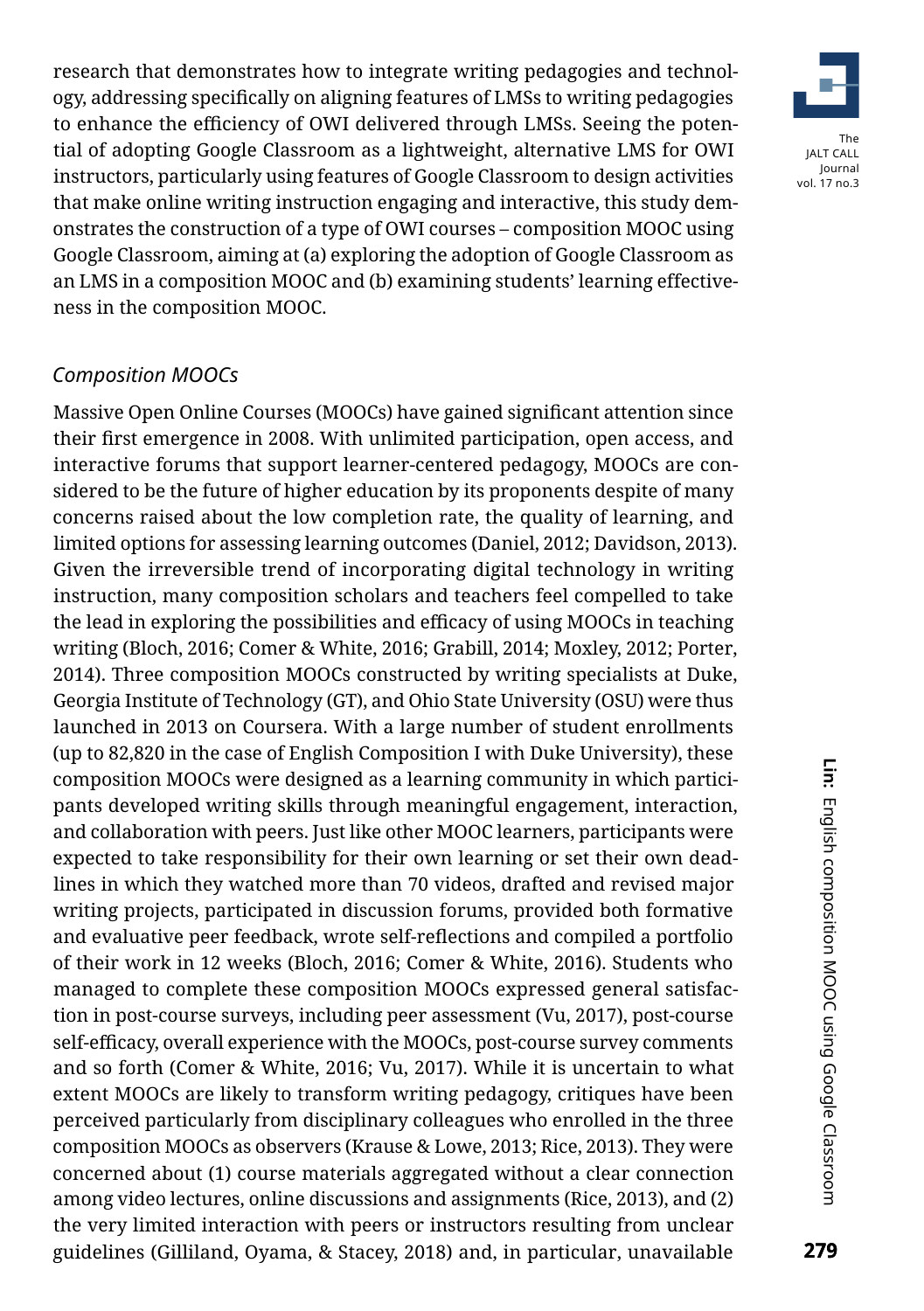functionalities of the platforms chosen. For instance, although peer review was required both in the Duke and OSU composition MOOCs for fostering community-based learning, the peer review process could only be conducted through asynchronous forum exchange rather than in real-time, meaningful negotiation because platforms chosen were unable to support synchronous interaction. Therefore, choosing platforms with comprehensive functionalities becomes crucial since it prevents OWI teachers from compromising their course design to "unavailable design" (Wysocki, 2004), thus enhancing the compatibility between writing pedagogies and technology.

#### *Google Classroom*

Google Classroom was first launched in 2014 and is one of many products that Google For Education creates to support technology use in digital learning environments. Through transforming and integrating a number of core Google productivity tools, Google Classroom was developed in conjunction with educators, tailored specifically for the needs of onsite educators to build an online learning environment that attempts to mimic a traditional classroom setting. With Google Classroom, educators are capable of creating classes, distributing materials, receiving/ grading assignments as well as giving feedback all in one place. It not only aims at helping instructors manage the complexity of online coursework but keeping students connected with its communication and collaboration features. Most importantly, its simple setup and free services offer school officials an easy-to-use and money-saving option (Crane, 2016; Google for Education, 2020; Iftakhar, 2016).

With a strong emphasis on fostering better communication and collaboration, Google Classroom has not only distinguished itself from other LMS, but it also has great potential to empower writing teachers to design courses that align with writing pedagogies and theories. Particularly, the sharing and collaborating functionalities across various Google apps such as Google Drive, Docs, Sheets, Slides, and Jamboard have brought collaboration to the next level. With these collaborative features, multiple participants are able to view, edit or comment on the same file that is shared anytime, anywhere or on any device. These features not only enhance the communication and interaction needed in the OWI environments but make diverse online interactive writing activities possible, such as group brainstorming or collaborative writing. Other than that, the new real-time commenting system inside Google apps enables users to post and reply to comments like a chat tool (Google for Education, 2020). The synchronous communication is particularly effective in supporting synchronous peer review in OWI, which not only helps improve students' engagement through a real-time dialogue about their writing, but allows teachers to model or troubleshoot the peer review process (Chang, 2012; Min, 2005). All of the aforementioned functionalities of Google Classroom, if appropriately designed, may have great potential in empowering OWI instructors to realize writing theories and pedagogy in the digital learning environment, harmonizing the tension between technology and pedagogy in OWI.

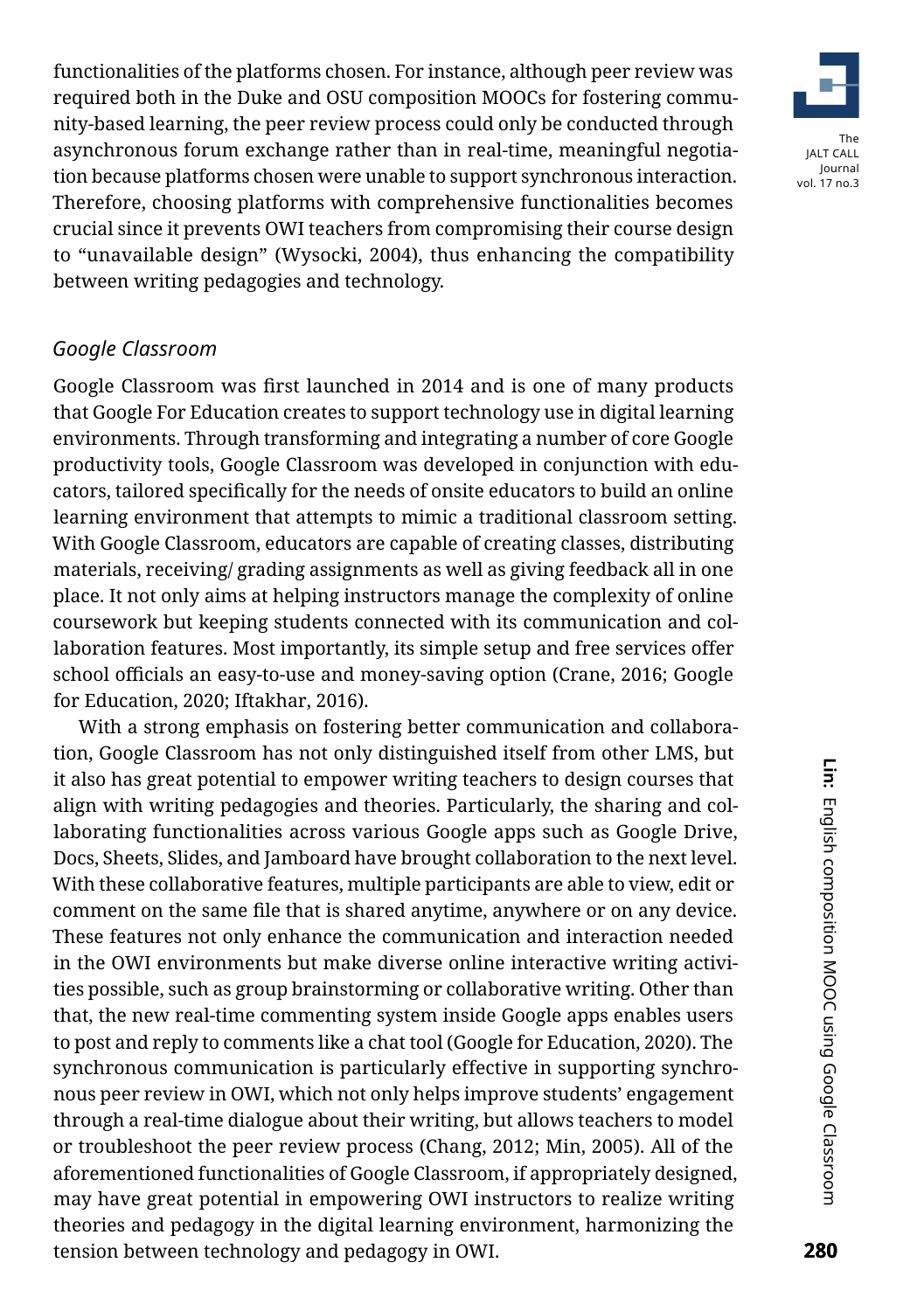Despite an increasing number of educators starting to adopt Google Classroom as their preferred online learning platform, there is considerably less literature exploring the specific use of Google Classroom than many other alternatives, particularly in terms of its pedagogical design and its efficacy (Chinnery, 2008; Heggart & Yoo, 2018). The majority of related research to date has focused on addressing the perception or acceptance of using Google Classroom from instructors' and students' perspectives, suggesting that it is in general well perceived by users (Iftakhar, 2016; Saeed Al-Maroof & Al-Emran, 2018; Ventayen *et al.,* 2018). However, we know little about how to better align the synchronous and asynchronous features of Google Classroom with instructional needs and pedagogical goals in order to fully realize the benefits of technology and create a satisfying online learning experience. To fill the gap, this study aims at exploring the pedagogical use of Google Classroom in OWI through constructing an English Composition MOOC in an EFL context. With a specific focus on matching the technological features of Google Classroom with writing pedagogy, this study intends to shed light on the greater flexibility that Google Classroom offers as an LMS in OWI and examines students' learning effectiveness in this fully online writing course.

#### **Methods**

#### *Context and participants*

This study was carried out in spring 2019 in an English Composition course at a medical university in Taiwan (see Figure 1). In this typical 18-week semesterlong course, a six-week, theme-based composition MOOC aiming at equipping participants knowledge and skills needed to write a literature review assignment was constructed as a substitute course component to the original six-week face-to-face writing class. Given the inherent complexity involved in learning to appropriately cite sources and the very limited amount of time the instructor has in addressing difficulties students encountered in the face-to-face classroom, the teacher-researcher converted the original 6-week course component into a MOOC, using Google Classroom as the learning platform, to examine the potential of using composition MOOCs to solve students' source use problems in traditional classrooms. All the existing lectures were first transformed into appealing, digestible video lectures for students to watch at any time or at their own pace, designed to free students from the often compressed or fast learning pace in traditional classrooms. Meanwhile, various interesting, engaging online writing activities or tasks were designed using apps integrated into Google Classroom, in order to not only create more writing opportunities for students, but also to improve interaction and collaboration among students and the instructor.

Conducted as classroom-based action research in which the teacherresearcher attempted to explore students' learning effectiveness in a composition MOOC, the participants were 33 EFL students enrolled in the course. These students had voluntarily signed an informed consent before entering the study

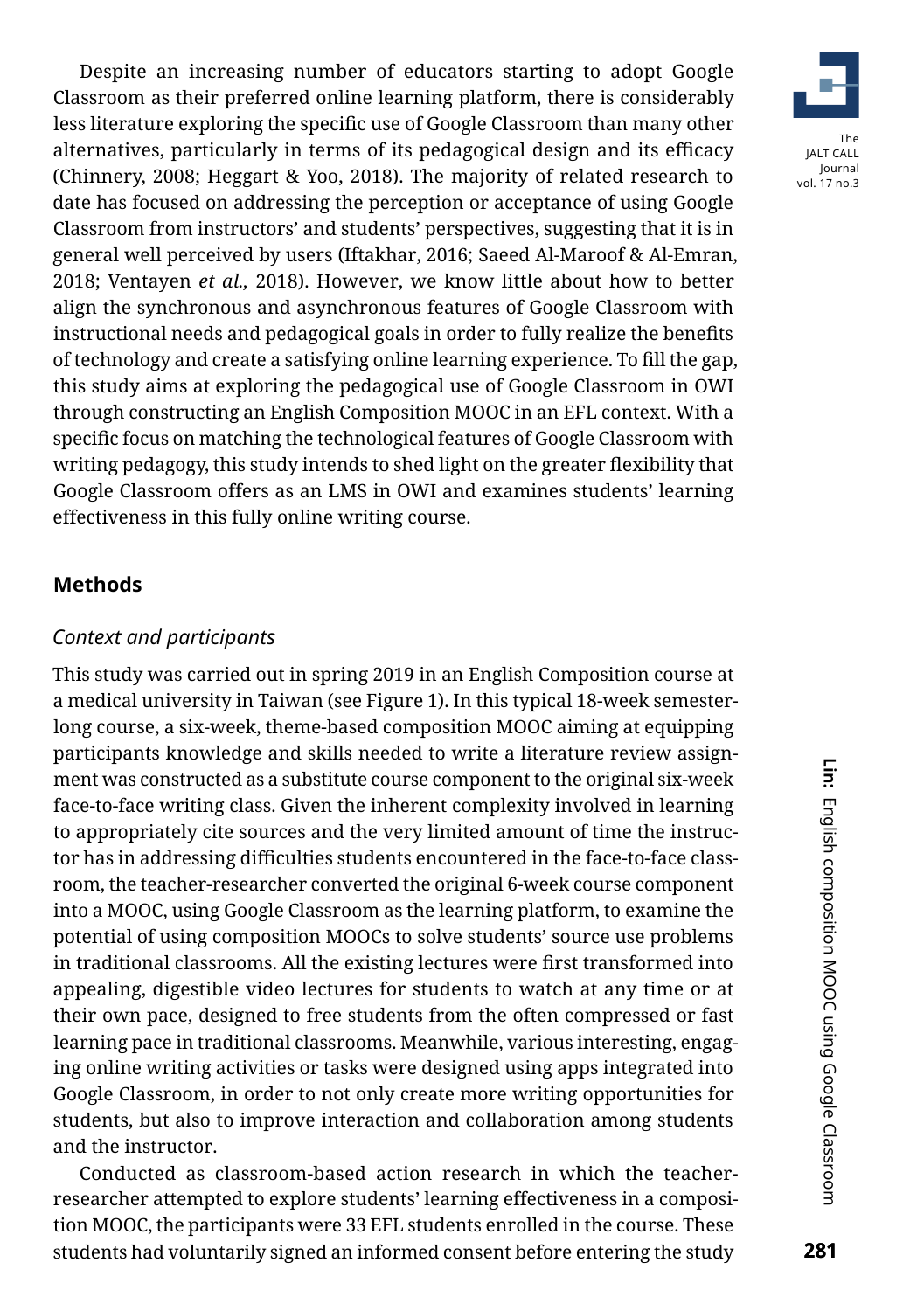and had the right to withdraw at any time without consequence or penalty of any kind. Their English proficiency was at intermediate level or above since this was an advanced-level elective course offered for students with a TOEIC score of 650 or an equivalent level of English proficiency. For the majority of students enrolled in this class, this was their first formal composition course.

One caveat was that unlike many MOOCs that are free and available for the public, the composition MOOC developed in the current research was merely open to students on campus. Since the study aimed at exploring the possibility of using composition MOOCs to solve problems students encountered in traditional writing classes through a classroom-based action research, a Small Private Online Course (SPOC), a version of a MOOC used with on-campus students, was more manageable and adaptive to the university environment given the exploratory nature of the research. Results of the action research were intended to be used to adjust the course design of the composition MOOC for it to become a MOOC open to the public interested in learning citation practice in the future. For this reason, the term MOOC has been used throughout this paper, despite the small scale nature of the tools used.



**Figure 1.** The English Composition MOOC Developed Using Google Classroom

#### *Course design*

This section explains major principles adopted in the pedagogical design of the English composition MOOC. This elaboration aims at preparing readers to better understand how these theoretically-informed activities can later be transformed to an online writing classroom and most importantly, how these principles and pedagogies can be realized with technology offered in Google Classroom.

This theme-based, small-scale composition MOOC was designed aiming at (a) developing a process-oriented writing course for EFL college students and

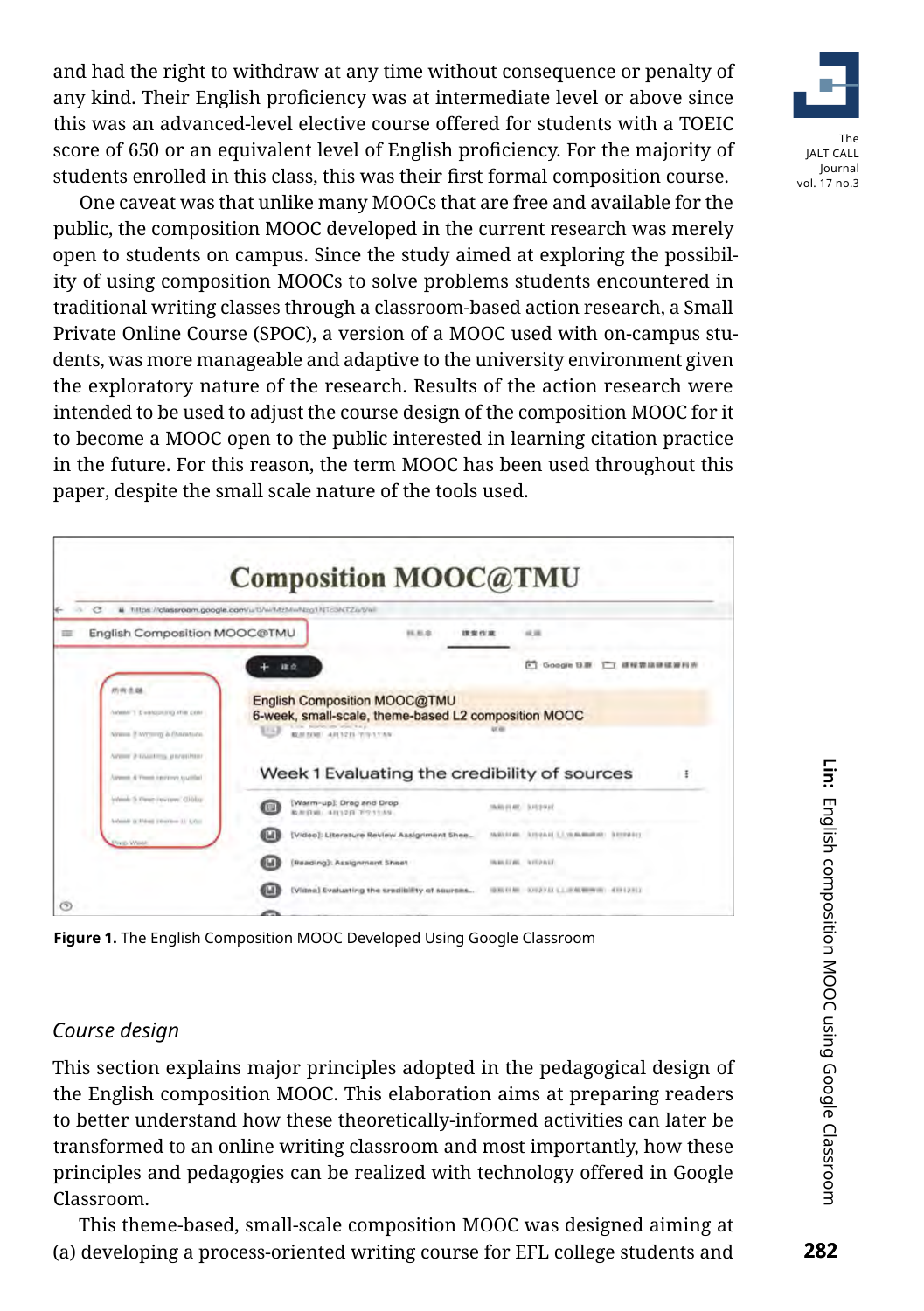(b) addressing challenges encountered in earlier composition MOOCs. The process writing approach was adopted because the majority of these EFL students received writing instruction emphasizing on the more product-oriented approach in high school. This college-level writing course, different from their previous writing classes if any, intended to direct students' attention to the composing processes, including generating ideas, organizing ideas, drafting, and revising. Participants in the composition MOOC, thus, were required to generate ideas through discussion, write multiple drafts, conduct peer review and revise drafts based on feedback received. Another design principle considered and responded to negativity towards the previous composition MOOCs. Specifically, three features were added in the current course design in order to address challenges encountered in earlier composition MOOCs (Comer & White, 2016; Gilliland, Oyama, & Stacey, 2018): (1) A course orientation video which provided an overview of the course was offered prior to the opening of the course. This instructor-led video introduced topics of each week, including titles and length of weekly video lectures with a particular emphasis on making the connection among video lectures, reading materials, online discussion, assignments, etc. clear to students so they know what to expect in such a self-regulated learning environment, which in turn is likely to increase students' online engagement; (2) create opportunities for regular and meaningful interaction by engaging students in various synchronous and asynchronous online writing activities; and (3) design multiple assessment methods, including formative and summative assessment to evaluate and monitor students' learning progress. The following section will illustrate how these pedagogical features were realized through functionalities and technology offered in Google Classroom.

#### *Technology and pedagogy*

The major assignment in the six-week composition MOOC was a 500–750 word literature review assignment in which writers needed to find three references on their chosen topic and summarize them within a framework that illustrates how the three references are in relation to each other (see Appendix A). To this end, learning objectives of the composition MOOC include (a) acquiring the ability to evaluate the credibility of sources, (b) learning common rules about when to cite, (c) learning differences among quotations, paraphrases, and summaries and know how to use them effectively, (d) developing convincing arguments through framing sources into your own text with specific rhetorical purposes and (e) using stylistic guidelines such as the APA style. Table 1 illustrates the list of weekly topics and titles of video lectures, including the length of each lecture video. The weekly topics were carefully sequenced to ensure that students' learning was structured and established on prior knowledge learnt from previous courses since students are more motivated and engaged when they know clearly where their learning is headed.

**Table 1.** The weekly topics and titles of videos in the composition MOOC

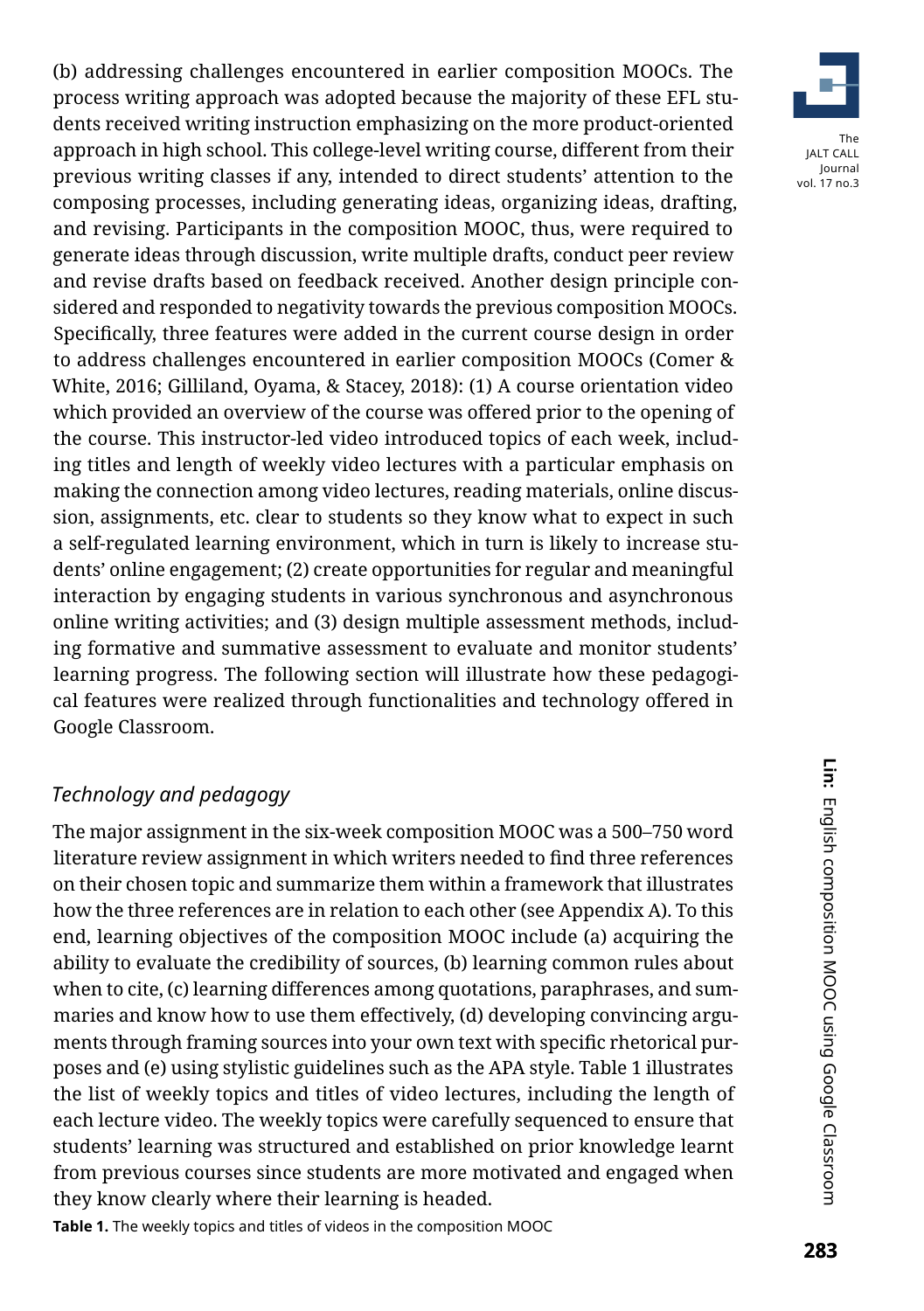| Week          | <b>Weekly topics</b>             | <b>Titles of videos</b>                                                                     |
|---------------|----------------------------------|---------------------------------------------------------------------------------------------|
| 1             |                                  | Evaluating the credibility of sources Video 1: Evaluating the credibility of sources (7:09) |
|               |                                  | Video 2: Evaluating internet sources (5:05)                                                 |
| $\mathcal{P}$ | When to cite                     | Video 1: When to cite (8:03)                                                                |
|               |                                  | Video 2: Citation quiz (9:18)                                                               |
| 3             | Quoting, paraphrasing, and       | Video 1: Quoting, paraphrasing, and summarizing                                             |
|               | summarizing                      | (21:17)                                                                                     |
|               |                                  | Video 2: Annotated bibliography (12:34)                                                     |
| 4             | How to write a literature review | Video 1: Steps for writing a literature review (9:42)                                       |
|               |                                  | Video 2: How to structure/ organize a literature                                            |
|               |                                  | review (15:20)                                                                              |
| 5             | Developing convincing arguments: | Video 1: Framing guotes, paraphrases, and                                                   |
|               | framing quotes, paraphrases, and | summaries (10:05)                                                                           |
|               | summaries                        | Video 2: Rhetorical functions of citations (11:49)                                          |
| 6             | Introduction to APA style        | Video 1: Citation style: APA (16:53)                                                        |
|               |                                  | Video 2: How to write a peer review (14:43)                                                 |

Each week, all course materials including video lectures, readings, discussion tasks, quizzes, or assignments were carefully designed and sequenced to ensure that they were closely connected to the aforementioned learning objectives. In particular, weekly course materials which addressed specific course objectives were structured from warm up activities, followed by main course materials, and finally assessment tasks, either formative or summative. Take the course structure of Week 2 for instance (see Figure 2), the major course objective of this week was to teach students characteristics of a literature review and steps for writing a literature review.

As shown in Figure 2, two warm-up activities were developed; one was created as a checkbox question using Google Forms (see Figure 3) while the other was designed as an interactive drag and drop activity with Google Draw and Google Slides (see Figure 4). Both of the two warm-ups not only intended to increase students' learning motivation in the online course but to call students' attention to gaps in their understanding.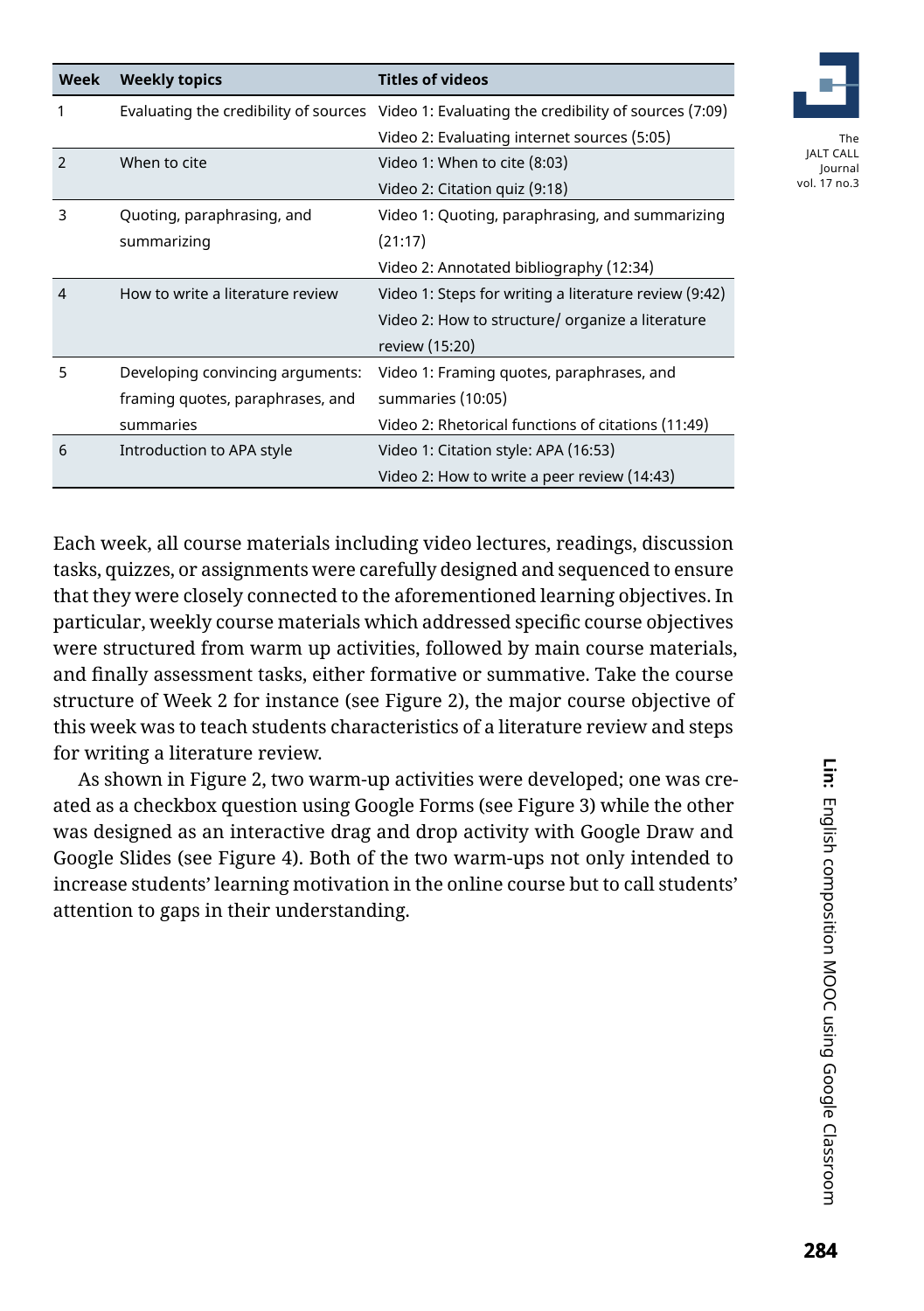|                              |                                         | Week 2 Writing a literature review                                                                               |  |
|------------------------------|-----------------------------------------|------------------------------------------------------------------------------------------------------------------|--|
| Warm-up questions            |                                         | (Warm-up) What is meant by the term "liter.<br><b>BRIDE CYCLILLERING AT</b><br>O<br><b>Within "48516" WASHIN</b> |  |
| я                            | Videos                                  | Wenn-up) Drag and Drap Characteristics<br><b>BALLIN AIRAU</b><br>G<br><b>AXIS</b> JOVE FED H                     |  |
|                              |                                         | (Video) How to write a literature revise! Fa.<br>BAILEY ASTALL TOWARDS, AITEST<br>œ                              |  |
|                              | Readings                                | ω<br>(Video) How to write a theration review) Par                                                                |  |
| <b>Discussion questions/</b> |                                         | [Vow]: Avvizona iniziography (This vittee L.<br>ഒ<br><b>SECRE CRIME</b>                                          |  |
| Đ                            | Quizzes                                 | ⋒<br>(leading). A guide to nationalize                                                                           |  |
|                              | Weekly tasks/assignments<br>Peer review | ⋒<br>(Residing): Auditeina Analysis (Essay Writing SHETTEL ARTIST                                                |  |
|                              |                                         | TO & All Vinex 2<br>$\bullet$<br><b>BATR ADM</b><br>nelse                                                        |  |
|                              |                                         | (Horseverk, I) (Weekly Discussion Question,<br>ക                                                                 |  |

**Figure 2.** Weekly course structure of the composition MOOC

| [Warm-up] What is meant by the term<br>literature?    |      |
|-------------------------------------------------------|------|
| mhlin@tmu.edu.tw 切換帳戶<br>提交這份表單時,系統會記錄你的電子郵件地址<br>*必填 | ∞    |
| What is meant by the term literature? (多選) *          | 5分   |
| Electronic databases/ Websites                        |      |
| <b>Empirical studies</b>                              |      |
| Journal articles                                      |      |
| Newspaper articles                                    |      |
| <b>Blog articles</b>                                  |      |
| 提交                                                    | 清除表單 |

**Figure 3.** A checkbox warm-up activity designed using Google Forms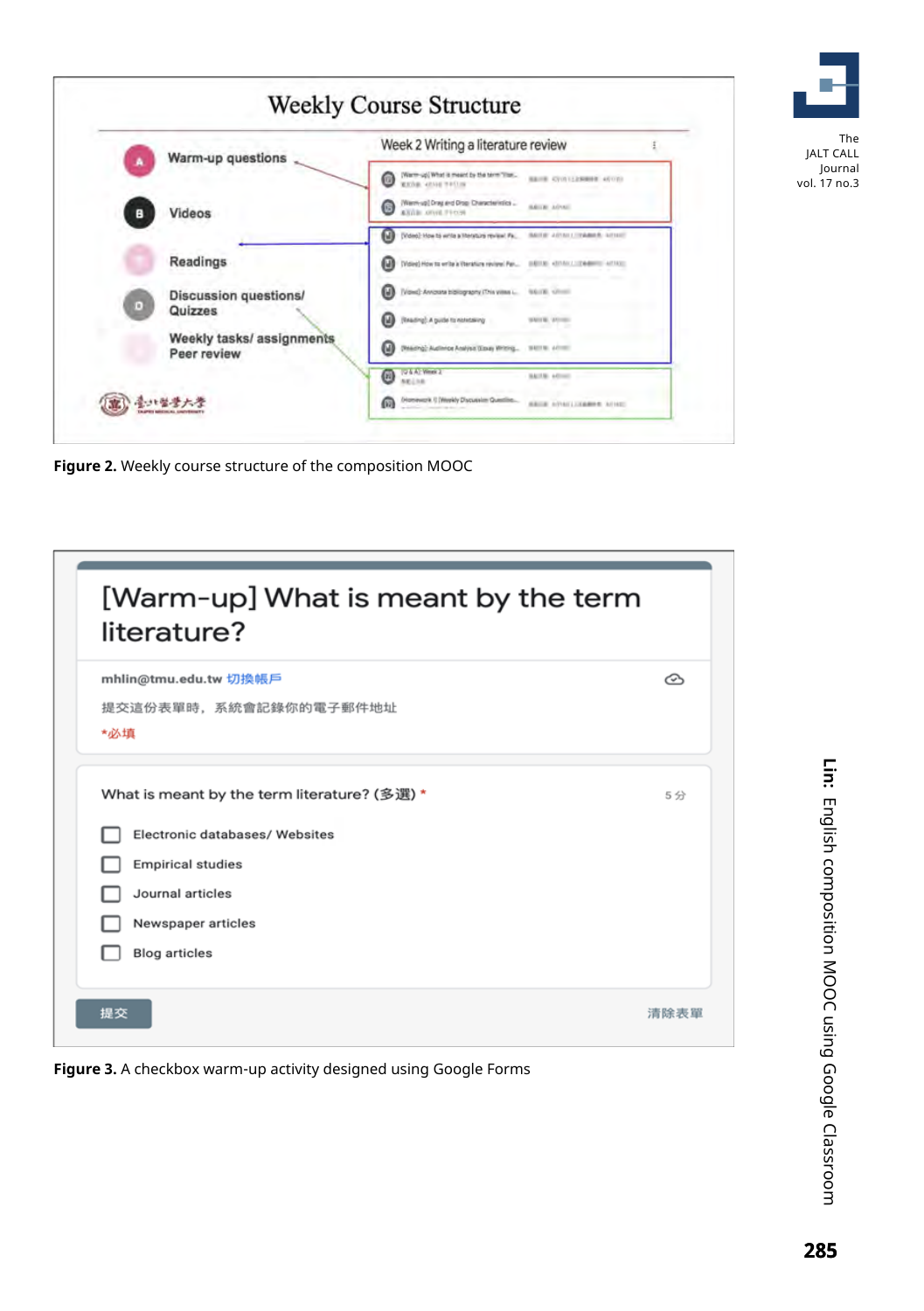



Note. The content of this activity was retrieved from https://www.monash.edu/rlo/ graduate-research-writing/write-the-thesis/introduction-literature-reviews

**Figure 4.** A Drag-and-drop warm-up activity created using Google Draw and Google Slides

Main course materials were presented in the form of pre-recorded video lectures (see Figure 5) and readings that allowed students to learn at their own pace. Finally, formative assessment tasks, such as weekly quizzes or weekly discussion questions, were distributed to monitor students' learning progression.

|                                | Local<br>musters come share company       | Summarizing<br>Public side select cost systems | Studio, planestinesse, and summariled property |
|--------------------------------|-------------------------------------------|------------------------------------------------|------------------------------------------------|
| Steps for Writing a LI         |                                           |                                                | <b>Sure 4</b>                                  |
|                                |                                           |                                                |                                                |
| In company discussed de-<br>رس |                                           |                                                |                                                |
| Steps for writing a LR         | 10 How to write a peer revie              | 09 Quoting, paraphrasing, an                   | Oli Quoting, paraphrasing, an                  |
|                                |                                           |                                                |                                                |
| <b>NO.1</b>                    | <b><i>Children County of American</i></b> | Overview                                       | Checkfists for Global Revisions                |
| -                              |                                           | <b>Balabon style?</b>                          | <b>START</b>                                   |
| NG 3                           |                                           | <b><i>Eviden Cratton</i></b>                   |                                                |
|                                |                                           | <b>Bultimond List</b>                          |                                                |

**Figure 5.** Main course materials: Pre-recorded video lectures

Here, the weekly quizzes created using Google Forms not only enabled students to receive instant score or feedback with Google Forms's automatic grading feature (see Figure 6), but it also provided teachers with the instant results of students' learning outcomes.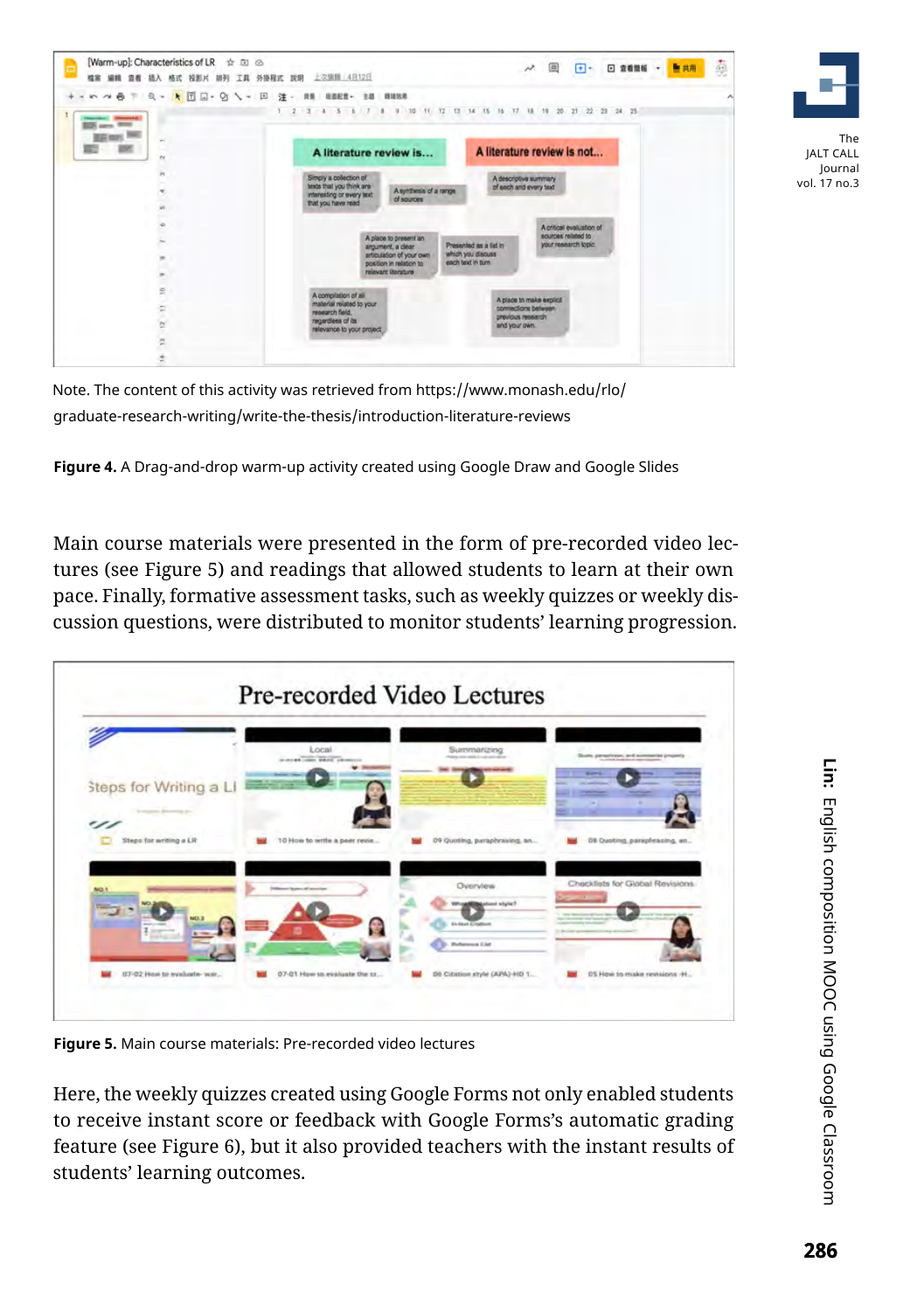

**Figure 6.** A weekly quiz designed using Google Forms

On the other hand, a weekly discussion was created through "Create Question" in Google Classroom which allowed the instructor to ask short-answer questions that required students to reflect on materials they had learned. To ensure students' participation and enhance peer interaction, students needed to first write their response to the questions and then read and respond to their peers' comments (see Figure 7) resembling threaded discussion. The short-answer discussion questions, designed as component parts of the final writing product, not only provided additional informal writing opportunities for students but functioned to gradually prepare students to complete the 500-word literature review assignment. On the other hand, since writing is a subject that strongly requires qualitative evaluation, students' written responses to the discussion questions can be used as a formative assessment activity for the instructor to evaluate students' progress, offering an additional assessment option for course designers.

|              | 100.45  |                                                                                                                                                                                                                                                                                                                                                                                                                                                                                                                                                                                                                                                                                                                                                                                                                                                                                                                                             |  |
|--------------|---------|---------------------------------------------------------------------------------------------------------------------------------------------------------------------------------------------------------------------------------------------------------------------------------------------------------------------------------------------------------------------------------------------------------------------------------------------------------------------------------------------------------------------------------------------------------------------------------------------------------------------------------------------------------------------------------------------------------------------------------------------------------------------------------------------------------------------------------------------------------------------------------------------------------------------------------------------|--|
| 折有拳生         |         | 5月2日<br>The controversial issue that I would lie to explore is whether money and private wealth is a determinant of one's happiness.                                                                                                                                                                                                                                                                                                                                                                                                                                                                                                                                                                                                                                                                                                                                                                                                        |  |
| 効用型器序<br>戸静水 |         | 1. The first inference that Indianed to is entitled "High income Improves evaluation of life but not emotional well-being" (Daniel Kalmenian and Angua Deaton, Princebar University,<br>2016) I believe this reference is credible because these reviewed and published by the Denter for Health and Well-being of the Princeton University. The beb authors - cine is<br>psychologist and aconomist, and the other an academic and economist - were both highly deemed professors at the Princeton University and were both awarded the Nobel.<br>Memorial Prize in Economic Sciences. This reference is closely related to my topic because it shows that there is an elating but conditional relationship between money and<br>happiess through a study research companing annual household income and life lealisation and emotional well-berits. The reference informs us of now meney only affects our<br>hallopinkiss to air extent. |  |
|              | 7100    | 2. The second reference that I referred to in entried "Money Buics Happiness When Spending Fits Dal Personality" (Saledia C. Matz, Joe J. Cladistone, and David Stillwell)<br>Association for Psychological Science, 2016). The use this reformed is credible baskups the Association for Psychological Spience (APIS) is an international enganization                                                                                                                                                                                                                                                                                                                                                                                                                                                                                                                                                                                     |  |
|              | 100     | dedicated to the advancement of acceptific psychicitiesy and its research, application, toodhing, and the improvement of human weifure. This releaser on a crusofy misted to my teach<br>because in contrast to decades of prior research that reported weak relationships between spending money and happiness, this more recent finding supports that money does<br>indeed increase happiness if it is spent the "right way". This reference informs us that having a higher total income and thus total "personalty-matched spending" increases the<br>buyer's positive emetions, happiness.                                                                                                                                                                                                                                                                                                                                             |  |
|              | $-7100$ | 3. The third reference that ineferred to is entitled "Wealth, Poverty, and Happiness Social Class is Differentially Associated With Positive Ensclores" (Paul K, PIII and Jake R,<br>Moskowitz, American Psychological Association, 2017). I believe this reference is credible because the study was concurred by the University of California under P/R, an Assistant                                                                                                                                                                                                                                                                                                                                                                                                                                                                                                                                                                     |  |
|              | /100    | Professor of Paydrological Science at the University of California, and Moskowitz, a doctoral student in the Psychology & Social Behaviour program at the same university. They are<br>both highly qualified and knowledgeable in this subject area, so their research is credible. This reference is closely related to my topic because it examines the cause and effect<br>relationship between household income and self-reported tendencies to experience the 7 distinct positive emotions that are onte to happiness; emusement, ewe, compassion,                                                                                                                                                                                                                                                                                                                                                                                     |  |
|              | 100     | contentment, enthusiasm, love, and pride, While still consistent with past research, this reference further clarifies how rather than a simple positive or necative correlation existing.<br>between social class and happiness happiness can be further divided into self- or other-oriented emotions depending on a high or low social class (household income).<br>respectively.                                                                                                                                                                                                                                                                                                                                                                                                                                                                                                                                                         |  |
|              | $-700$  | 2 灵山湖<br>6月7日                                                                                                                                                                                                                                                                                                                                                                                                                                                                                                                                                                                                                                                                                                                                                                                                                                                                                                                               |  |
|              | $-7100$ | Hi, your topic equivis interesting. In the second reference, it mentioned that shopping does bring happiness which reminds me a movie named "Confessions of a<br>Shopsholic'. And I have a little concern about the first reference because it was published ten years ago. I think the result may be a little different due to different.<br>period and the economic concition. Still I am looking forward to your article and result.                                                                                                                                                                                                                                                                                                                                                                                                                                                                                                     |  |
|              | 100     |                                                                                                                                                                                                                                                                                                                                                                                                                                                                                                                                                                                                                                                                                                                                                                                                                                                                                                                                             |  |

**Figure 7.** A weekly discussion question using "Create Question" in Google Classroom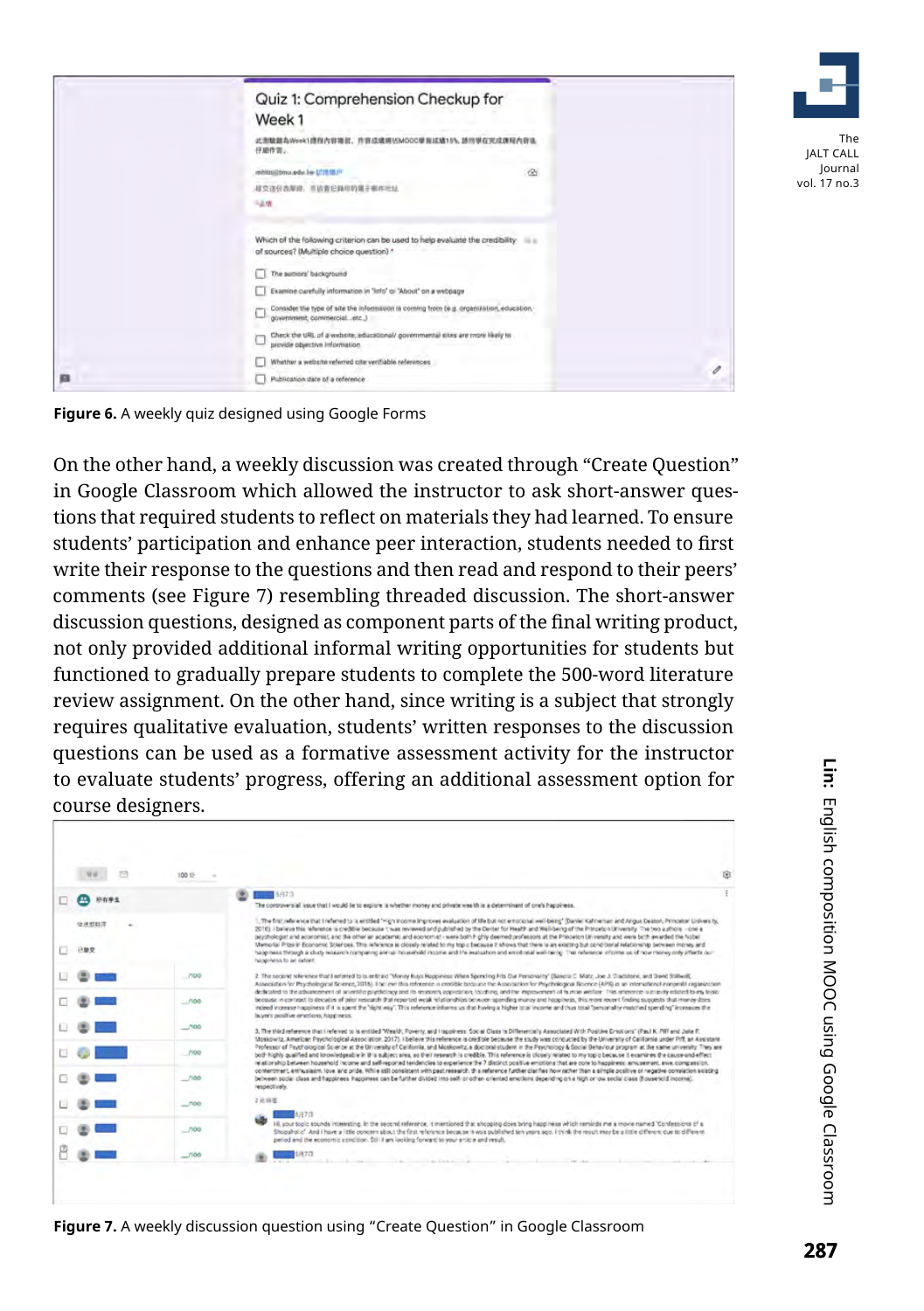In addition to all the above asynchronous learning activities, a synchronous peer review was designed in the final week of the composition MOOC, using the real-time collaborative feature of Google Docs. The synchronous peer review included a practice module prior to the real peer review to increase the reliability and quality of peer review. During the practice module, the instructor had the whole class review the same article simultaneously through the sharing feature of Google Docs, which allows every participant in the MOOC to view and edit the article at the same time. Students thus practiced adding, replying, or deleting comments on this shared article. This practice not only familiarized students with technical skills needed in giving feedback in the online environment, but gave students an opportunity to practice writing constructive feedback. Once students had finished reviewing the article, the instructor synchronously demonstrated how to offer valuable and constructive feedback through commenting on the same article. This teacher modelling (see Figure 8) enabled students to compare and contrast their feedback to that of the instructor, which in turn may better prepare students for the following peer review and assist them become better commentators.



**Figure 8.** The instructor's synchronous modeling of peer review skills using Google Docs

#### *Data collection and analysis*

Data collected to evaluate students' perceptions of the composition MOOC and their learning effectiveness included a post-course survey, pre- and post- tests of citation quizzes, and a pre- and post-course writing task. The post-course survey, which contained nine questions on a 4-point Likert scale and four openended questions, was distributed to explore students' perceptions of the course structure, course content, and learning activities. The four open-ended questions, in particular, were designed to investigate students' perceptions of adopting Google Classroom as an online learning platform for the composition MOOC and which features of Google Classroom were perceived as being of great/ little help to improve students' writing abilities. On the other hand, students'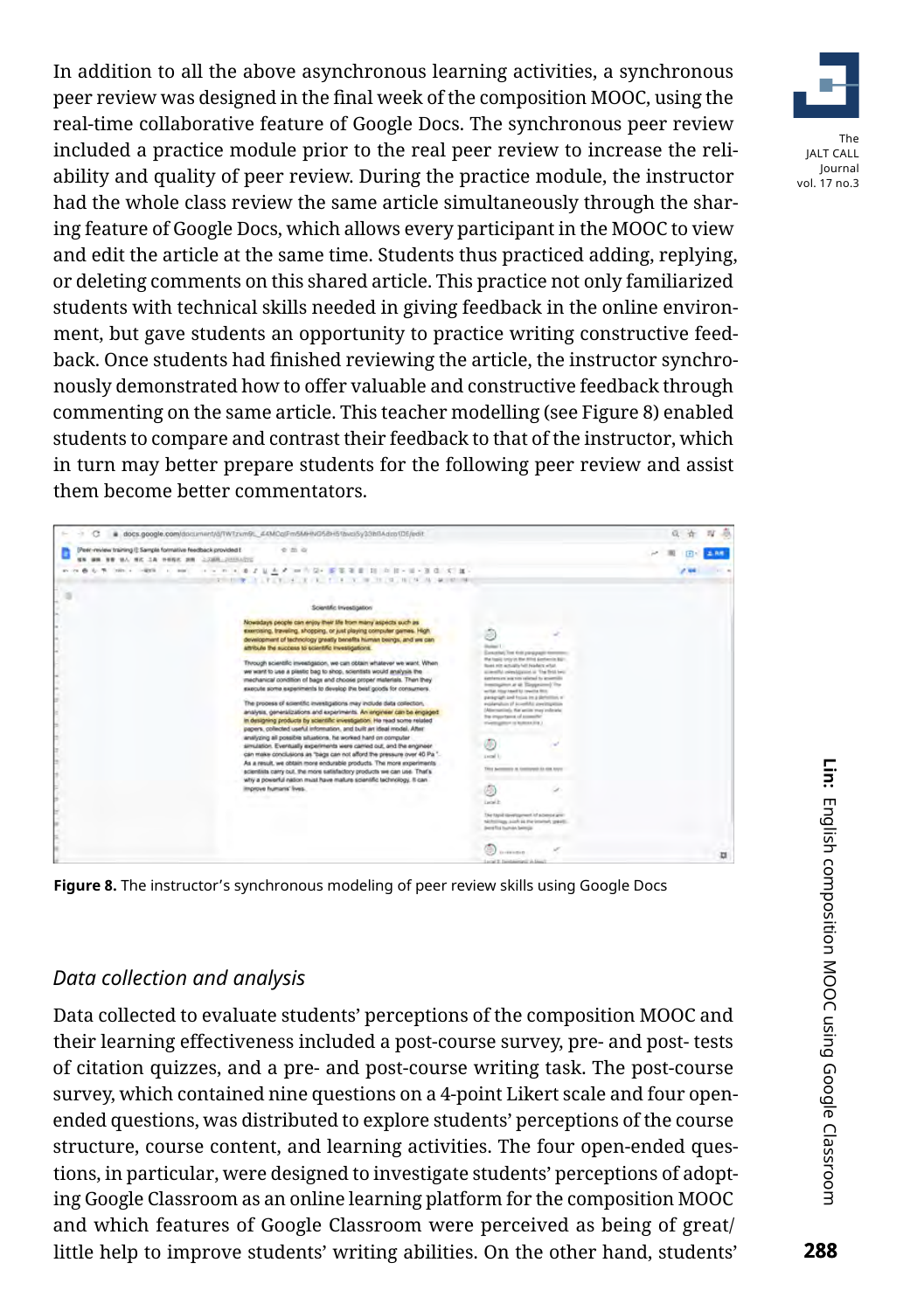learning effectiveness of the composition MOOC was evaluated through their performance on citation quizzes and a pre- and post-course writing task. The pre- and post- citation quizzes were designed as formative assessment tasks for evaluating students' knowledge of source use before and after instruction. Each of the two citation quizzes was a ten-item short test adopted from Harris (2001, p.143 and p. 145) and one of its items is given below for illustration.



1. In an article, you find the phrase "cultural tapeworm." You decide to use the phrase in your paper. (1) have to cite it (2) do not have to cite it

The pre-writing task, on the other hand, was a summary writing task that asked students to write a one-paragraph summary based on the same source article while the post-writing task referred to the final writing product of the course – a 500-word literature review assignment written through citing three references. Although the pre-writing task was not as authentic as a typical multisource literature review writing task, it served as the baseline for assessing students' entry-level source-based writing skills before the instruction. A rubric (Liu, 2016) (see Appendix B) that considered both the effectiveness of source use and the general text quality was adopted to assess the pre- and post- summary writing task. The statistical paired t-test was used to compare the 33 students' scores on both the two citation quizzes and two writing tasks given before and after instruction to evaluate students' learning effectiveness in the English MOOC.

## **Results**

1. Students' perception of learning writing in an English composition MOOC using Google Classroom.

Table 2 presents descriptive statistics of the post-course survey result. The students, in general, showed satisfaction across several key domains, including their post-course self-assessment, course design, course content, learning activities, and the use of Google Classroom as the LMS for the composition MOOC  $(M = 3.59, SD = 0.52)$ . Specifically, students' responses to Question 3 (M = 3.8,  $SD = 0.41$ ) and Question 5 (M = 376, SD = 0.44) demonstrated that the well-structured course design was highly valued by participants. The course orientation video, for one thing, helped visually organize all course components (learning objectives, weekly topics, titles of video lectures, selected readings, activities, assignment, assessment) and the connections between them; for another, given that weekly course materials were organized in a cohesive, consistent way on Google Classroom (see Figure 2), it was easy to navigate for students and provided a clear path for students to progress. The only greater variation was observed in Question 4 ( $M = 3.36$ , SD = 0.7) in which participants showed slightly different perceptions with regard to the amount of homework given.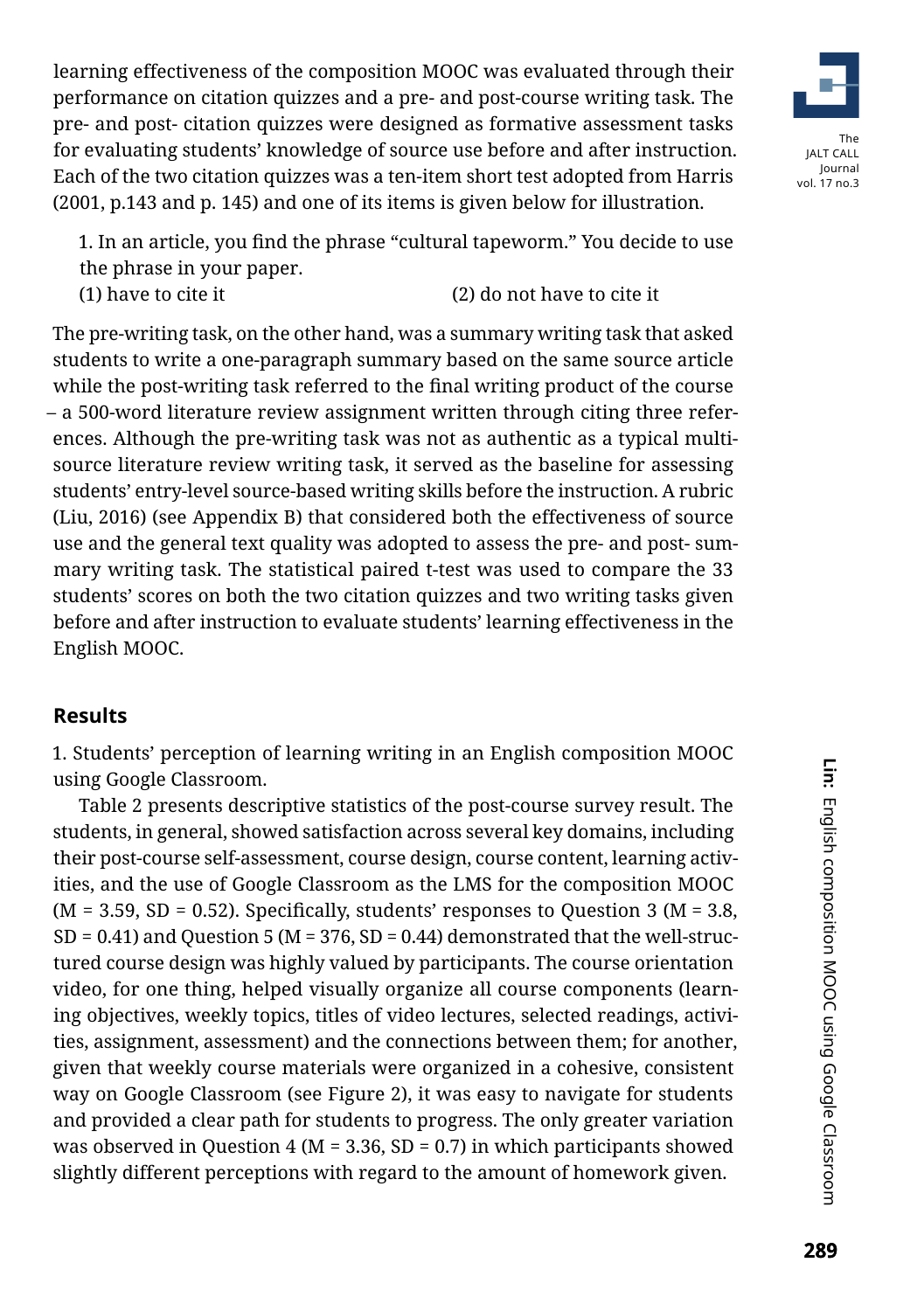**Table 2.** Descriptive statistics for the post-course survey

|       | <b>Questions</b>                                                                                                               | M    | <b>SD</b> |
|-------|--------------------------------------------------------------------------------------------------------------------------------|------|-----------|
| 1.    | This composition MOOC effectively helped me acquire skills needed to write<br>the genre - literature review.                   | 3.72 | 0.46      |
| 2.    | This six-week course was neither too challenging nor too easy; it was<br>adequately designed to meet students' learning needs. | 3.48 | 0.59      |
| 3.    | This six-week course had clear course objectives and course materials were<br>comprehensive and easy to follow.                | 3.8  | 0.41      |
| 4.    | Weekly homework/discussion questions/quizzes are manageable.                                                                   | 3.36 | 0.7       |
| 5.    | The instructor provided sufficient guidelines and instruction to help students<br>participate in the composition MOOC.         | 3.76 | 0.44      |
| 6     | Please evaluate the extent to which the following learning activities helped<br>enhance your writing ability.                  |      |           |
|       | (1) I found the prerecorded videos help enhance my writing skills.                                                             | 3.8  | 0.5       |
|       | (2) I found warm-up activities help enhance my writing skills.                                                                 | 3.64 | 0.49      |
|       | (3) I found that responding to weekly discussion questions help enhance my<br>writing skills.                                  | 3.8  | 0.41      |
|       | (4) I found weekly quizzes help enhance my writing skills.                                                                     | 3.28 | 0.54      |
| 7.    | I found Google Classroom an appropriate platform for the composition<br>MOOC.                                                  | 3.48 | 0.65      |
|       | 8. I found functions offered in Google Classroom help enhance collaborative                                                    | 3.56 | 0.58      |
|       | learning and peer interaction needed.                                                                                          |      |           |
| 9.    | I found learning writing using the composition MOOC helped me enhance my<br>writing skills and learning motivation.            | 3.48 | 0.51      |
| Total |                                                                                                                                | 3.59 | 0.52      |

Except for the above close-ended questions, the four open-ended questions illustrated in Table 3 explored the students' qualitative feedback towards using Google Classroom as the learning platform and their perceptions of learning writing using MOOCs. Results from qualitative analysis showed that most students found the composition MOOC effectively helped improve their writing skills. The pre-recorded video lectures with high-quality instructional content were engaging and allowed students to watch repeatedly at their own pace. In particular, they commented positively on the well-organized course structure and the step-by-step instruction, which provided students a clear guidance to fully understand the course content and complete course activities. Although few students felt a bit overwhelmed by the amount of reading and writing required to write a literature review and failed to complete the final draft, this clear, organized course structure still helped keep the majority of students engaged in the learning process.

With regard to students' perception of using Google Classroom as the LMS for the composition MOOC, the majority of students considered that features of Google Classroom made it a good online learning platform. Except for students' positive responses to survey question 7 and 8, results of open-ended



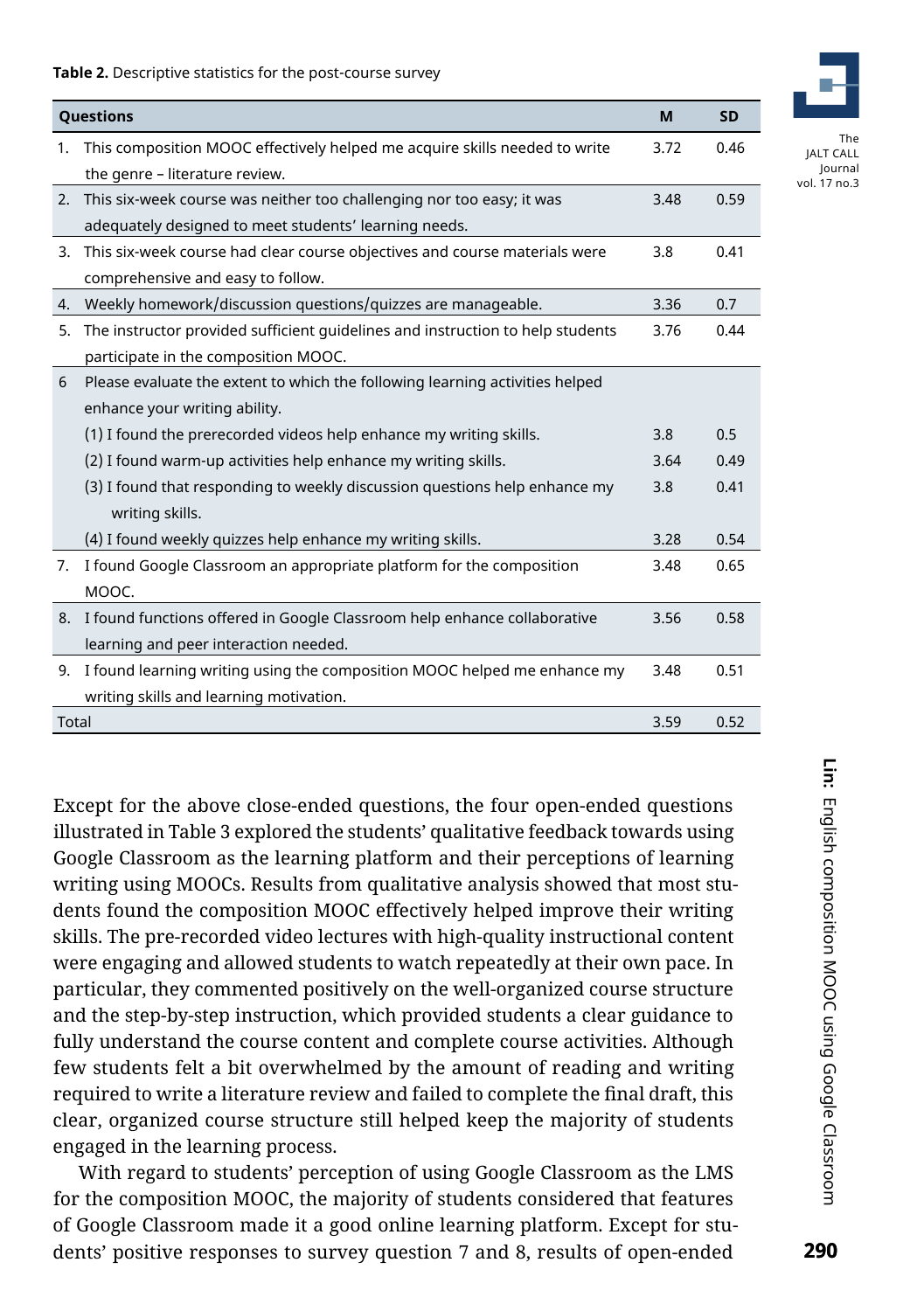The JALT CALL Journal vol. 17 no.3

questions showed that the user-friendly interface of Google Classroom made it easy to use and navigate for even those who had little experience with technology. Other than that, its integration with various Google Apps such as Google Forms, Google Docs, Google Slides, Google Jamboard, etc., allowed teachers to design interactive and collaborative learning activities. Most importantly, its real-time communication technology made giving feedback, an essential part to improve students' writing quality, much easier. Therefore, despite that few participants expressed their unfamiliarity with features of the new platform and suggested the instructor offering a technology orientation, it was regarded as a useful and practical LMS for teaching writing.

**Table 3.** Open-ended questions in the post-course survey

| 10. Which feature of Google Classroom is of great help in improving your writing ability? |
|-------------------------------------------------------------------------------------------|
|                                                                                           |

- 11. Which feature of Google Classroom is of little help in improving your writing ability?
- 12. What do you like most about the composition MOOC?
- 13. What do you like least about the composition MOOC? Please provide feedback to help the instructor improve the course.

2. The students' learning effectiveness in the composition MOOC.

The students' learning effectiveness was evaluated through quantitative analysis of students' performance. The statistical paired t-test was used to compare the pre- and post-test scores of the 33 students in citation quizzes, as well as their scores in the pre- and post-writing task. Table 4 shows a comparison of students' test scores on the citation quizzes before and after the 6-week composition MOOC. As shown in Table 4, participants' mean scores of the two citation quizzes increased from 69 to 93 (out of 100), with SD of 13.94 and 6.90, respectively. The *t*-test showed that the differences were significant (*t* = −11.263, p < 0.01). In other words, it demonstrated that students effectively acquire knowledge of citation practices through learning materials such as rewatchable video lectures and reading materials in the composition MOOC.

**Table 4.** Descriptive statistics of pre-test and post-test of citation quizzes

|           | м     | SD.   |            |
|-----------|-------|-------|------------|
| Pre-test  | 68.80 | 13.94 | $11.26***$ |
| Post-test | 93.20 | 6.90  |            |

\*\*\*p<.001

With regard to students' performance on the pre- and post-writing task, Table 5 shows that students' mean scores increased from 5.60 to 7.76 (out of 10.00), with SD of 1.25 and 0.78, respectively. The *t*-test showed that the differences were significant  $(t = -17.29, p < 0.01)$ . The statistical analysis revealed that students became more aware of citation conventions and their source-based writing skills significantly improved after the composition MOOC.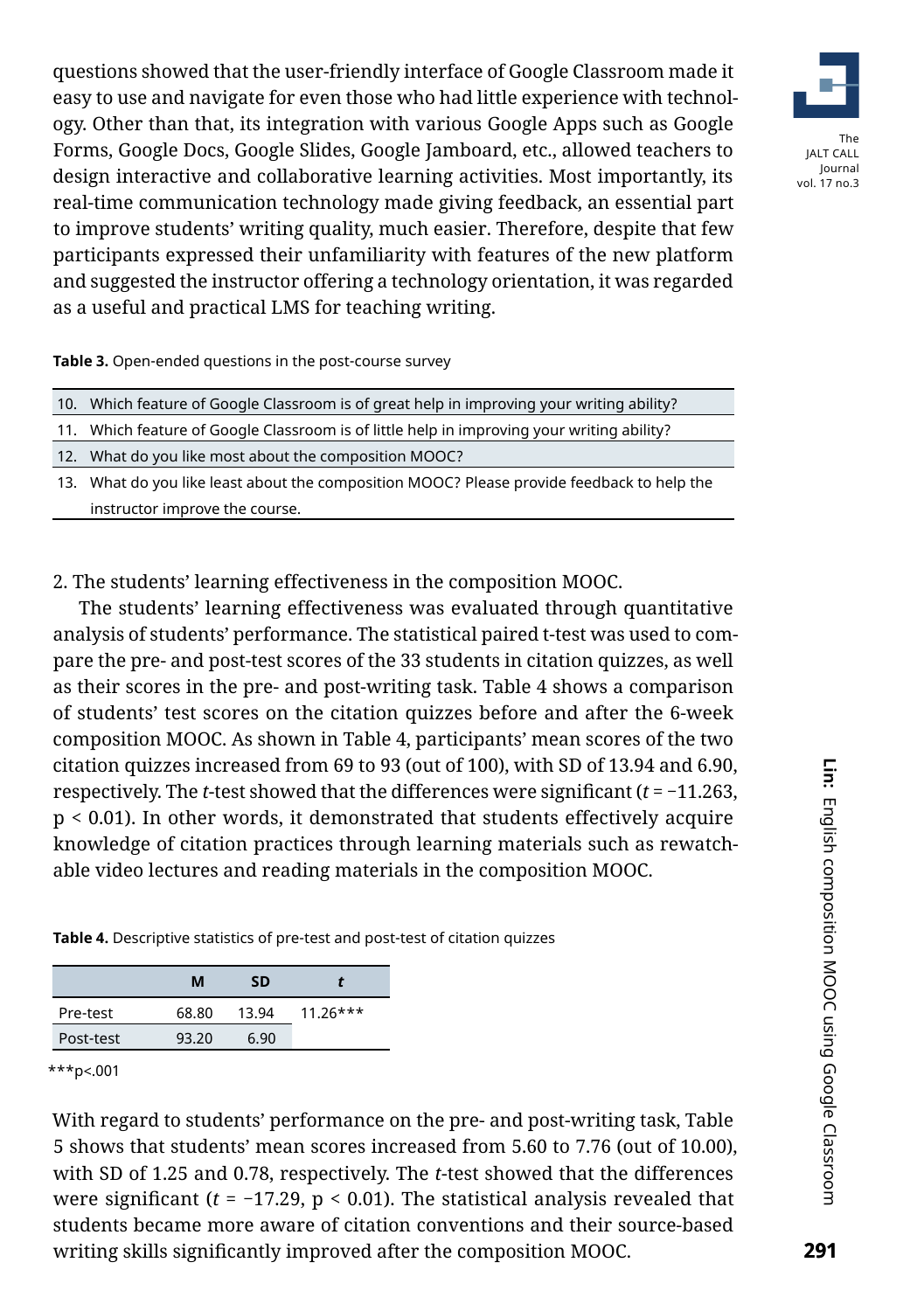**Table 5.** Descriptive statistics of the pre- and post- writing task

|           | м    | SD   |            |
|-----------|------|------|------------|
| Pre-test  | 5.60 | 1.25 | $17.29***$ |
| Post-test | 7.76 | 0.78 |            |



\*\*\*p<.001

### **Discussion and conclusion**

The present study aimed at exploring the potential of using Google Classroom as an LMS in a composition MOOC and students' learning effectiveness in the MOOC. A college-level, small-scale English composition MOOC was constructed using Google Classroom in which 33 participants of intermediate level of English proficiency or above watched pre-recorded video lectures, responded to weekly discussion questions, completed engaging, formative assessment tasks designed using different Google apps, participated in interactive online peer review and finally submitted two drafts of a 500-word literature review assignment. Results of the study showed that the composition MOOC was well received by the participants, implying that learning writing in a MOOC is a valuable learning avenue for these Chinese-speaking students because it allows students to make multiple attempts to master the content and learn at their own pace as opposed to conventional composition classes. In particular, in the MOOC design process, a deliberate effort had been made to maximize the affordances of the MOOC platform mentioned in Gilliland *et al.* (2018) and improve problems existing in earlier composition MOOCs. For example, all pre-recorded video lectures, serving as the main course material in the MOOC, were carefully designed to ensure they were engaging and effective educational tools. Also, different from the English Composition I of Duke University (Comer & White, 2016), the course structure was well-organized in a coherent way for students to follow and complete easily. Most importantly, the interactive and collaborative features of Google Classroom, such as file sharing and real-time interaction, made it distinguished from online learning platforms adopted by other composition MOOCs (Comer & White, 2016; Gilliland et al., 2018; Vu, 2017), allowing instructors to design synchronous and asynchronous learning activities such as synchronous online peer review and asynchronous discussion to encourage interaction among students and teachers. With regard to the students' learning effectiveness in the composition MOOC, quantitative data showed that students made significant improvement on both knowledge of citation practices and final written product, demonstrating that learning writing in a MOOC can be an effective educational choice for EFL college students who have little formal writing instruction or in times where physical presence is not possible for learning.

Despite the aforementioned potential of teaching writing in a MOOC, two caveats are worth noting here. First, to ensure the effectiveness of a composition MOOC, course designers need to predict students' study habits and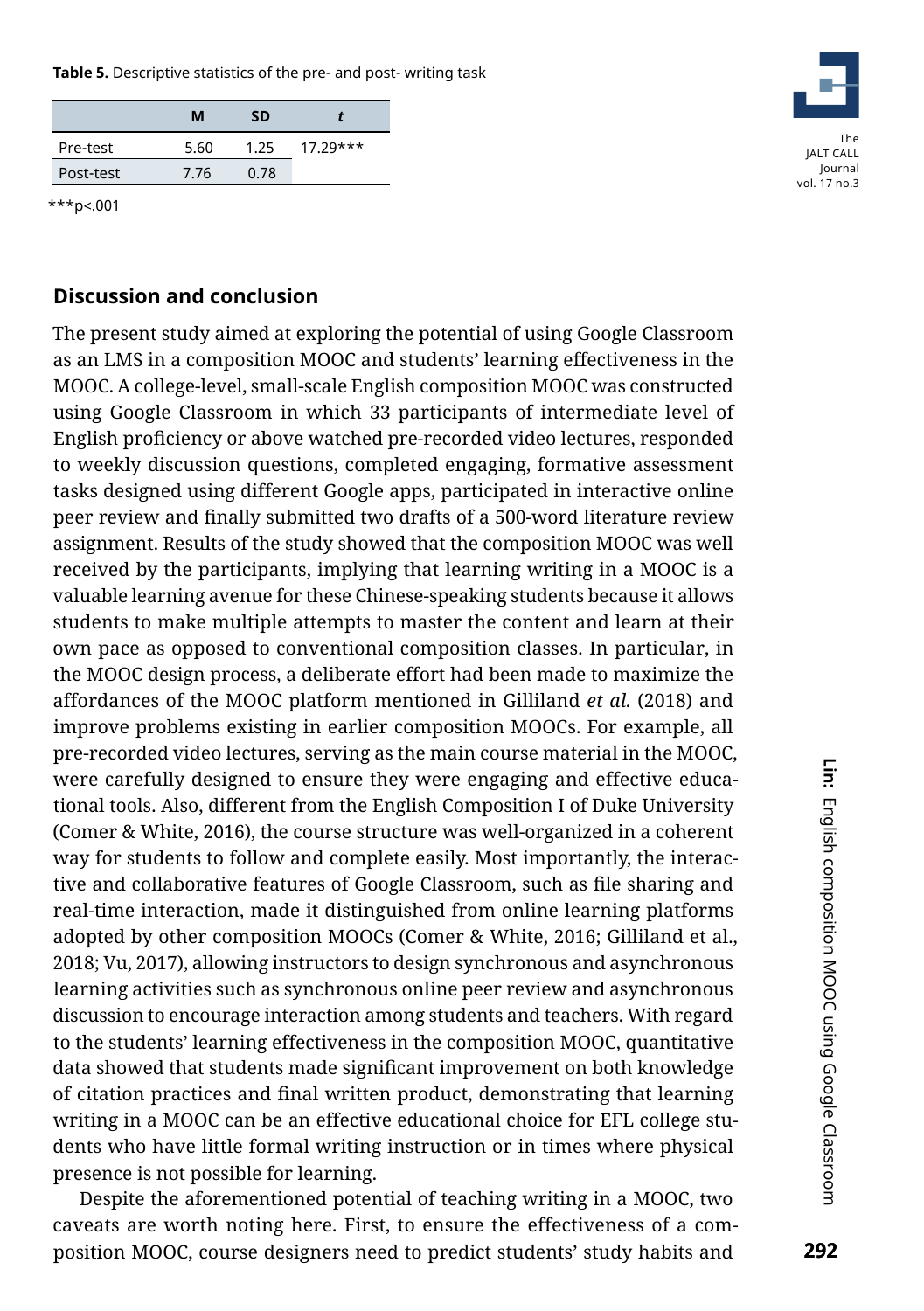learning difficulties to make the course design accommodate their learning needs. Meanwhile, given the self-directed nature of MOOCs, it is crucial for instructors to provide both detailed guidelines to help students navigate the course and offer different types of student learning support such as "ask a question", discussion forums, live chat room or synchronous video conferencing when students have questions. Second, although the use of Google Classroom as an LMS in general has been shown to be well received in terms of its usability, it is suggested that instructors include training sessions or tutorials for students to learn how to use Google Classroom because some students might not be familiar with features of this online learning platform. Given the differences between onsite and online writing courses, an effective online writing course requires more than directly transferring all onsite writing activities into fully online courses. It is suggested that future studies may focus on addressing the integration of technology and pedagogy to construct effective OWI courses.

# **References**

- Bloch, J. (2016). The challenge and opportunity for MOOCs for teaching writing. *Journal of Academic Writing, 6*(1), 162–180.
- CCCC OWI Committee for effective practices in Online Writing Instruction. (2011). *The state of the art of OWI.* Retrieved from [http://www.ncte.org/](http://www.ncte.org/ library/NCTEFiles/Groups/CCCC/Committees/OWI_State-of-Art_Report_April_2011.pdf)  [library/NCTEFiles/Groups/CCCC/Committees/OWI\\_State-of-Art\\_Report\\_](http://www.ncte.org/ library/NCTEFiles/Groups/CCCC/Committees/OWI_State-of-Art_Report_April_2011.pdf) [April\\_2011.pdf](http://www.ncte.org/ library/NCTEFiles/Groups/CCCC/Committees/OWI_State-of-Art_Report_April_2011.pdf)
- Chinnery, G. (2008). You've got some GALL: Google-assisted language learning. *Language Learning & Technology, 12*(1), 3–11.
- Comer, D., & White, E. (2016). Adventuring into MOOC writing assessment: Challenges, results, and possibilities. *College and Composition, 67*(3), 318–359.
- Crane, G. (2016). Leveraging digital communications technology in higher education: Exploring URI's adoption of Google Apps for education 2015 (Master's thesis, University of Rhode Island, New York). Retrieved from https://digitalcommons.uri.edu/theses/870/
- Daniel, J. (2013, December 30). Making sense of MOOCs: Musings in a maze of myth, paradox and possibility. *Journal of Interactive Media in Education,* 3. Retrieved from https://jime.open.ac.uk/articles/10.5334/2012-18/
- Davidson, C. (2013, December 30). Size isn't everything: For academe's future, think mash-ups, not MOOC's. *Chronicle of Higher Education.* Retrieved from https://www.chronicle.com/article/size-isnt-everything/
- Gilliland, B., Oyama, A., & Stacey, P. (2018). Second Language Writing in a MOOC: Affordances and missed opportunities. *TESL-EJ, 22*(1), 1–25.
- Google for Education (2020). https://edu.google.com/?modal\_active=none Grabill, J. (2014). Why are we thinking about MOOCs? In S. D. Krause and C.
- Lower (Eds.), *Invasion of the MOOCs: The promise and perils of Massive Online Courses* (pp. 39–44). Retrieved from
	- [https://www.parlorpress.com/pdf/invasion\\_of\\_the\\_moocs.pdf](https://www.parlorpress.com/pdf/invasion_of_the_moocs.pdf)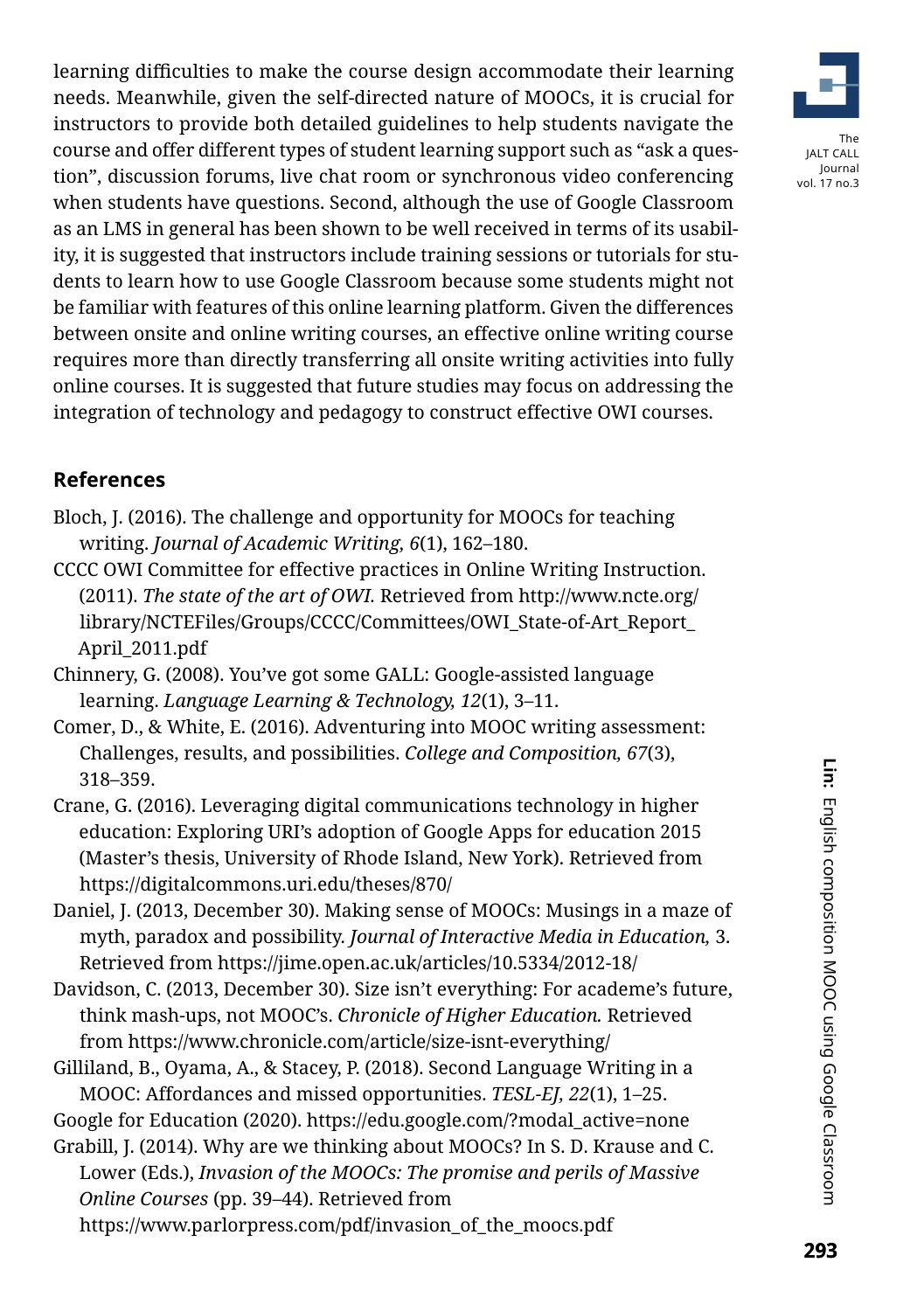- Heggart, K., & Yoo, J. (2018). Getting the most from Google Classroom: A pedagogical framework for tertiary educators. *Australian Journal of Teacher Education, 43*(3), 140–153.
- Hewett, B., & Depew, K. (Eds.). (2015). *Fundamental practices of online writing instruction.* Parlor Press.
- Hutchison, A. (2019). Technological efficiency in the learning management system: A wicked problem with sustainability for online writing instruction. *Computers and Composition, 54,* 1–16.
- Iftakhar, S. (2016). Google Classroom: What works and how? *Journal of Education and Social Sciences,* 3, 12–18.
- Krause, D., & Lowe, C. (Eds.). (2013). *Invasion of the MOOCs: The promise and perils of massive open online courses.* Parlor Press.
- Liu, H.-C. (2016). A study on learning to write English source-based reports by EFL college students. *English Teaching & Learning, 40*(2), 27–53.
- McDaniel, R., Fanfarelli, J., & Lindgren, R. (2017). Creative content management: Importance, novelty, and affect as design heuristics for learning management systems. *IEEE Transactions on Professional Communication, 60*(2), 183–220.
- Moxley, J. (2012). The Gates foundation and three composition MOOCs. Retrieved from [https://writingcommons.org/article/](https://writingcommons.org/article/the-gates-foundation-and-three-composition-moocs/) [the-gates-foundation-and-three-composition-moocs/](https://writingcommons.org/article/the-gates-foundation-and-three-composition-moocs/)
- Pope, A. (2011). The ethics of adopting a course management system. *Computers and Composition Online.* Retrieved from
	- http://cconlinejournal.org/ethics\_special\_issue/pope/introduction.html
- Porter, J. (2014). Framing questions about MOOCs and writing courses. In S. D. Krause and C. Lower (Eds.), *Invasion of MOOCs: The promise and perils of Massive Online Courses.* Retrieved from https://www.parlorpress.com/pdf/invasion\_of\_the\_moocs.pdf
- Rice, J. (2013). What I learned in MOOC. *College Composition and Communication, 64*(4), 695–703.
- Rickert. T. (2013). *Ambient rhetoric: The attunements of rhetorical being.* University of Pittsburgh Press.
- Saeed Al-Maroof, R., & Al-Emran, M. (2018). Students acceptance of Google Classroom: An exploratory study using PLS-SEM approach. *iJET, 13*(6), 112–122.
- Ventayen, R., Estira, K., De Guzman, M., Cabaluna, C., & Espinosa, N. (2018). Usability evaluation of Google Classroom: Basis for the adaptation of G-Suite e-learning platform. *Asia Pacific Journal of Education, Arts and Sciences, 5*(1), 47–51.
- Wysocki, A. F. (2004). Opening new media to writing: Openings & justifications. In A. F. Wysocki, J. Johnson-Eilola, C. L. Selfe, & G. Sirc (Eds.), *Writing new media: Theory and applications for expanding the teaching of composition* (pp. 1–33). Logan, UT: Utah State University Press.

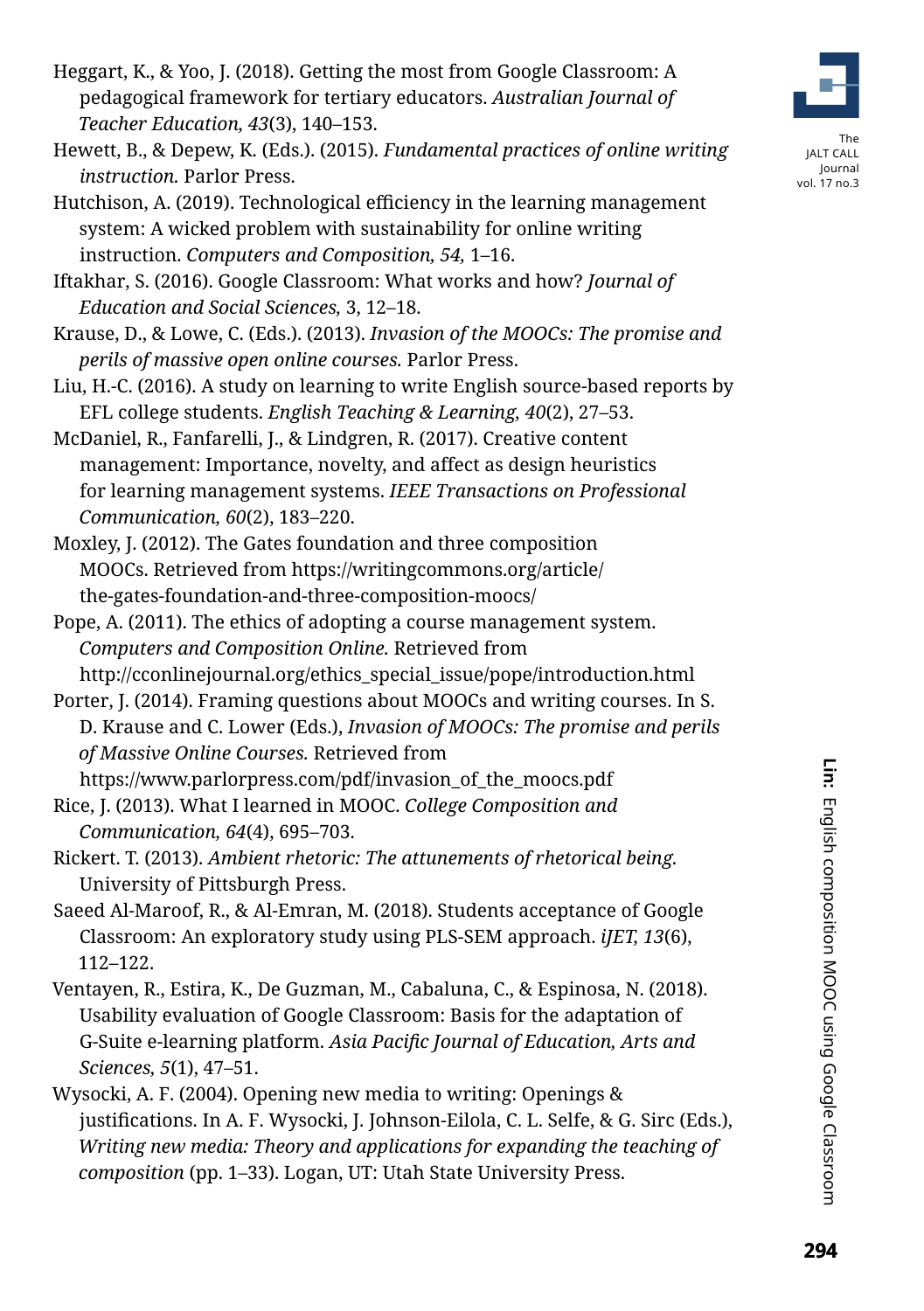# **Appendix A**

*Literature review assignment sheet* 



#### **Literature Review Assignment**

In this assignment you will look for three pieces of publicly available published material to summarize. The published material may be articles in journals, magazines, newspapers, or material from websites. Locate three publications you think will give you information that will be helpful in your final project report. You may have to locate more than three and select the best ones. **Each of the publications you use should run at least 2000 words. Please hand in copies of the publications with your first draft.**

This assignment has two main parts:

- 1. a straightforward summary of each of the three documents, and
- 2. a framework for the summaries.

The framework is a normal introductory paragraph and a concluding paragraph in which you briefly discuss the three documents together, perhaps linking the most important or interesting information you obtained from your three sources.

You should decide which document you will summarize first, second, and third and provide some logical link between the summaries--for example, mentioning that the next summary contains a different type of information from the last, or elaborates on the information from the last, or approaches the topic from a different perspective. Remember to include a thesis statement in the introduction that will make it clear what the point of this paper is with its three summaries. **Your literature review should run from 500 to 750 words.**

Adapted from Leki, I. (1998). *Academic writing: Exploring processes and strategies, Second edition.* New York: Cambridge University Press.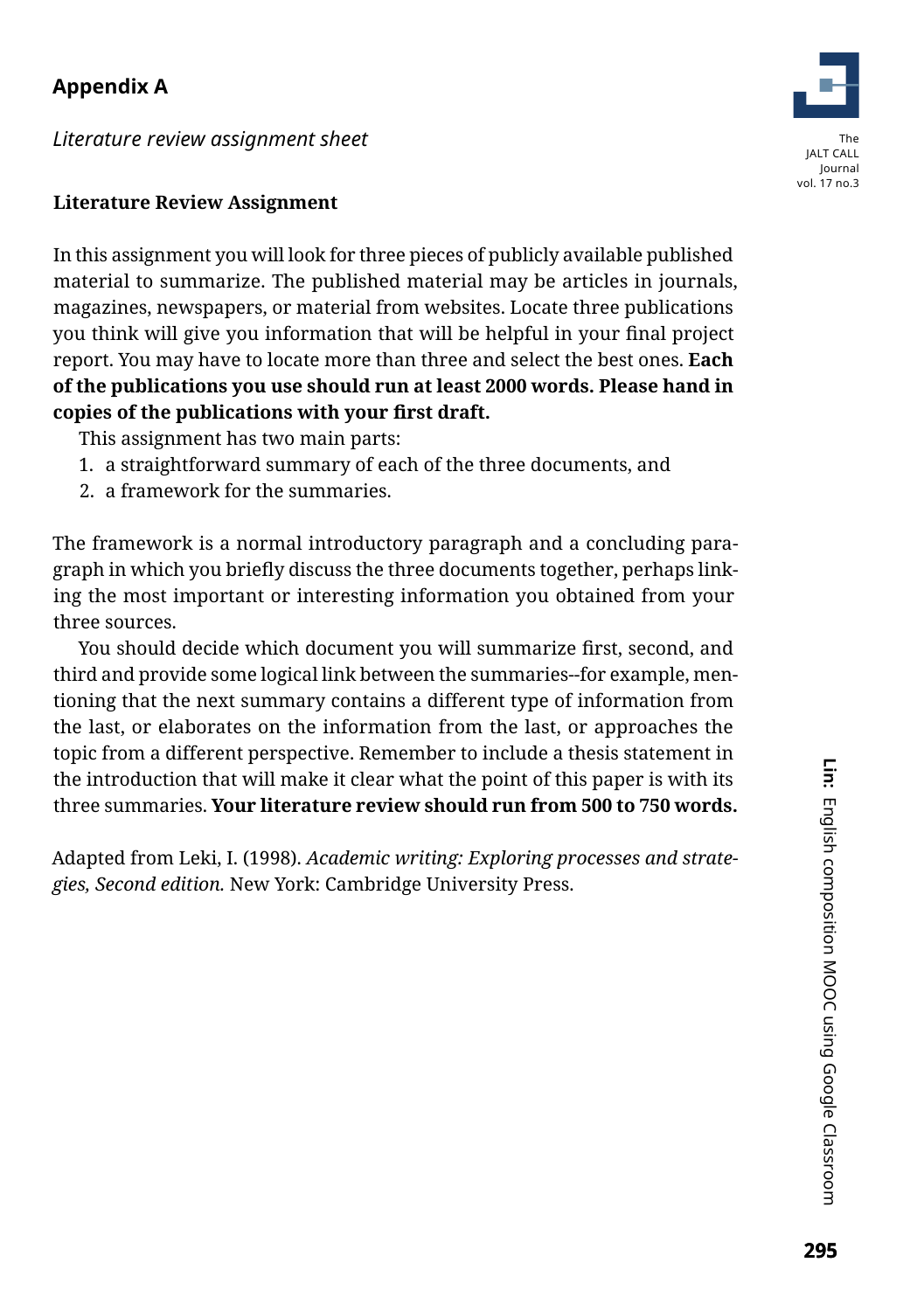# **Appendix B**

*Integrated writing rubrics (Liu, 2016)*



|    | <b>Task Description:</b>                                                                     |
|----|----------------------------------------------------------------------------------------------|
|    | Score an essay incorporates the source text into the subsequent response                     |
| 10 | An essay at this level accomplishes all of the following:                                    |
|    | (1) The essay effectively and accurately presents information from the source text, and      |
|    | has no exact copy of more than 3 words from the source text.                                 |
|    | (2) The presented ideas in both the source text and the response are highly interrelated.    |
|    | (3) The essay is well-organized, and may have occasional language errors that do not         |
|    | result in inaccurate or imprecise presentation of content.                                   |
| 8  | An essay at this level mostly accomplishes all of the following:                             |
|    | (1) The essay accurately presents information from the source text despite some              |
|    | information being unclear and underdeveloped; OR the essay may have occasional               |
|    | cases of exact copy of words from the source text.                                           |
|    | (2) The presented ideas in the source and the response are understandably interrelated.      |
|    | (3) The essay is generally well-organized may have more frequent or noticeable minor         |
|    | language errors that do not result in anything more than an occasional lapse of              |
|    | clarity.                                                                                     |
| 6  | An essay at this level is marked by one or more of the following:                            |
|    | (1) Although the response is definitely oriented to the task, it conveys only vague, global, |
|    | or unclear points made in the reading.                                                       |
|    | (2) Some key points taken from the source may be incomplete, inaccurate, or imprecise;       |
|    | the ideas presented in the source and the response are sometimes not well                    |
|    | connected, although the essay may copy some words from the source.                           |
|    | (3) The essay is organized, but errors of usage and/ or grammar may be more frequent         |
|    | or may result in noticeably vague expressions or obscured meanings in conveying              |
|    | ideas.                                                                                       |
| 4  | An essay at this level is marked by one or more of the following:                            |
|    | (1) The response is significantly misrepresents the reading.                                 |
|    | (2) The response significantly omits or significantly misrepresents important points         |
|    | taken from in the source. Or the ideas presented in the source and the response are          |
|    | somewhat disconnected, although the essay may copy quite a few words from the                |
|    | source.                                                                                      |
|    | (3) The essay is barely organized, and contains language errors or expressions that          |
|    | largely obscure meaning, or that would likely obscure understanding of key ideas for         |
|    | a reader not already familiar with the reading.                                              |
|    | (4) The essay contains too much information from the source and lacks the author's           |
|    | own ideas.                                                                                   |